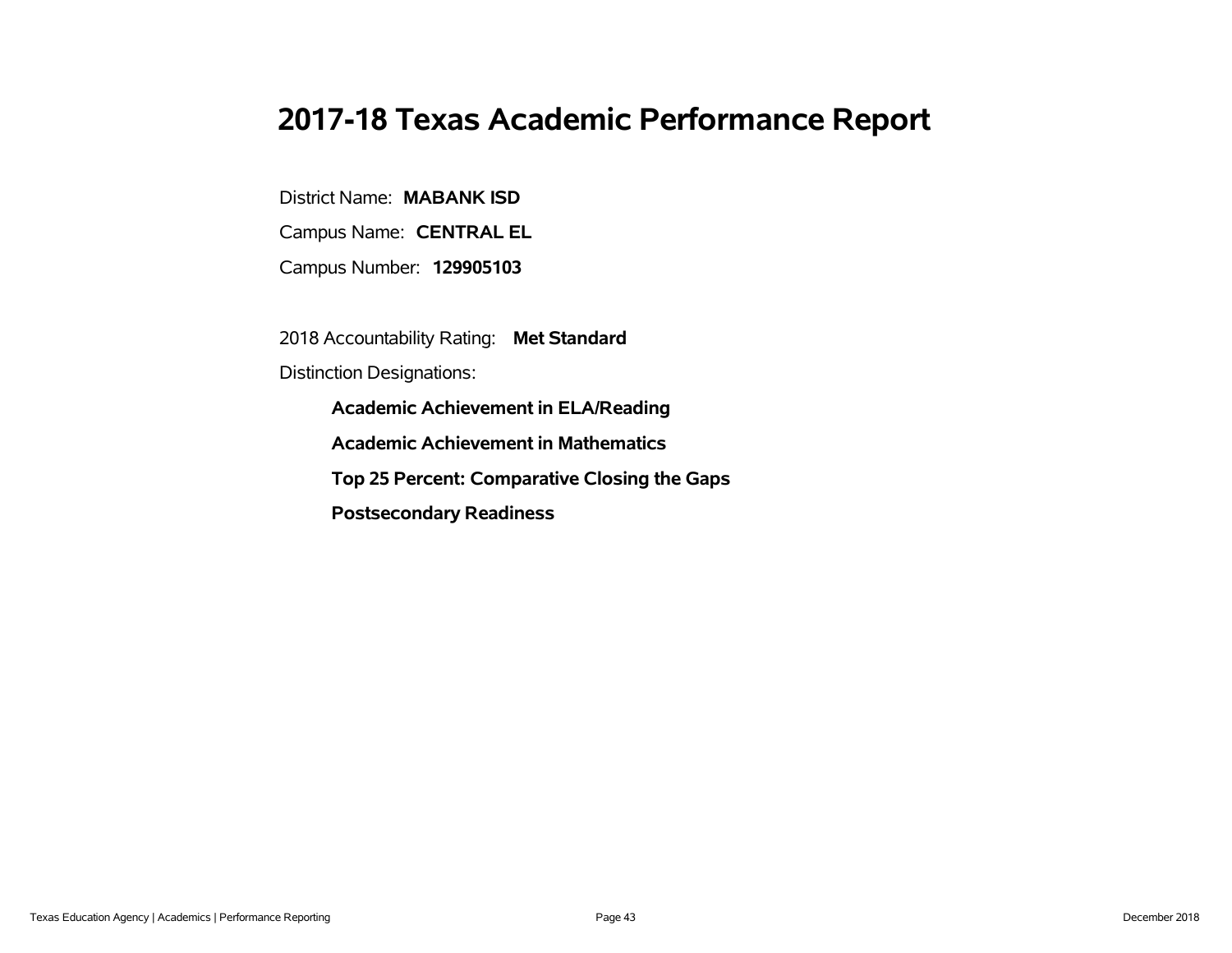# District Name: MABANK ISD **Texas Academic Performance Report Texas Academic Performance Report** Total Students: 625

|                                                                           |      |              |                 |     |                                     |        |       |                          |        |                                   | Two or        |                      |                       |                 |
|---------------------------------------------------------------------------|------|--------------|-----------------|-----|-------------------------------------|--------|-------|--------------------------|--------|-----------------------------------|---------------|----------------------|-----------------------|-----------------|
|                                                                           |      | <b>State</b> | <b>District</b> |     | African<br>Campus American Hispanic |        | White | American<br>Indian       | Asian  | <b>Pacific</b><br><b>Islander</b> | More<br>Races | <b>Special</b><br>Ed | Econ<br><b>Disady</b> | EL<br>(Current) |
| STAAR Performance Rates by Tested Grade, Subject, and Performance Levels^ |      |              |                 |     |                                     |        |       |                          |        |                                   |               |                      |                       |                 |
| <b>Grade 3 Reading</b>                                                    |      |              |                 |     |                                     |        |       |                          |        |                                   |               |                      |                       |                 |
| At Approaches Grade Level or Above                                        | 2018 | 77%          | 87%             | 82% |                                     | $\ast$ | 85%   | $\overline{a}$           | $\ast$ |                                   | $\ast$        | $\ast$               | 72%                   | $\ast$          |
|                                                                           | 2017 | 73%          | 78%             | 72% | $\ast$                              | $\ast$ | 73%   | $\overline{a}$           | $\ast$ |                                   | $\ast$        | $\ast$               | 61%                   | $\ast$          |
| At Meets Grade Level or Above                                             | 2018 | 43%          | 55%             | 52% |                                     | $\ast$ | 54%   | $\overline{\phantom{a}}$ | $\ast$ |                                   | $\ast$        | $\ast$               | 39%                   | $\ast$          |
|                                                                           | 2017 | 45%          | 47%             | 45% | $\ast$                              | $\ast$ | 45%   | $\overline{a}$           | $\ast$ |                                   | $\ast$        | $\ast$               | 37%                   | $\ast$          |
| At Masters Grade Level                                                    | 2018 | 25%          | 32%             | 30% |                                     | $\ast$ | 33%   | $\overline{a}$           | $\ast$ |                                   | $\ast$        | $\ast$               | 17%                   | $\ast$          |
|                                                                           | 2017 | 29%          | 28%             | 27% | $\ast$                              | $\ast$ | 29%   | $\overline{a}$           | $\ast$ |                                   | $\ast$        | $\ast$               | 14%                   |                 |
| <b>Grade 3 Mathematics</b>                                                |      |              |                 |     |                                     |        |       |                          |        |                                   |               |                      |                       |                 |
| At Approaches Grade Level or Above                                        | 2018 | 78%          | 93%             | 92% |                                     | $\ast$ | 97%   | $\overline{a}$           | $\ast$ |                                   | $\ast$        | $\ast$               | 89%                   | $\ast$          |
|                                                                           | 2017 | 77%          | 87%             | 80% | $\ast$                              | 82%    | 80%   | $\overline{a}$           | $\ast$ |                                   | $\ast$        | $\ast$               | 66%                   | $\ast$          |
| At Meets Grade Level or Above                                             | 2018 | 47%          | 70%             | 70% | $\overline{a}$                      | $\ast$ | 70%   | $\overline{a}$           | $\ast$ |                                   | $\ast$        | $\ast$               | 64%                   | $\ast$          |
|                                                                           | 2017 | 49%          | 54%             | 54% | $\ast$                              | 59%    | 55%   | $\blacksquare$           | $\ast$ |                                   | $\ast$        | $\ast$               | 39%                   |                 |
| At Masters Grade Level                                                    | 2018 | 23%          | 35%             | 42% |                                     | $\ast$ | 45%   | $\overline{a}$           | $\ast$ |                                   | $\ast$        | $\ast$               | 29%                   | $\ast$          |
|                                                                           | 2017 | 26%          | 30%             | 27% | $\ast$                              | 41%    | 27%   |                          | $\ast$ |                                   | $\ast$        | $\ast$               | 19%                   | $\ast$          |
| <b>Grade 4 Reading</b>                                                    |      |              |                 |     |                                     |        |       |                          |        |                                   |               |                      |                       |                 |
| At Approaches Grade Level or Above                                        | 2018 | 73%          | 86%             | 76% | $\ast$                              | $\ast$ | 80%   | $\overline{a}$           | $\ast$ |                                   | $\ast$        | $\ast$               | 64%                   | $\ast$          |
|                                                                           | 2017 | 70%          | 81%             | 71% | $\ast$                              | $\ast$ | 74%   | $\overline{a}$           | $\ast$ |                                   | $\ast$        | $\ast$               | 67%                   | $\ast$          |
| At Meets Grade Level or Above                                             | 2018 | 46%          | 59%             | 49% | $\ast$                              | $\ast$ | 53%   | $\overline{a}$           | $\ast$ |                                   | $\ast$        | $\ast$               | 34%                   | $\ast$          |
|                                                                           | 2017 | 44%          | 56%             | 46% | $\ast$                              | $\ast$ | 47%   | $\overline{a}$           | $\ast$ |                                   | $\ast$        | $\ast$               | 33%                   | $\ast$          |
| At Masters Grade Level                                                    | 2018 | 24%          | 28%             | 17% | $\ast$                              | $\ast$ | 18%   | $\overline{a}$           | $\ast$ |                                   | $\ast$        | $\ast$               | 9%                    | $\ast$          |
|                                                                           | 2017 | 24%          | 28%             | 25% | $\ast$                              | $\ast$ | 25%   | $\overline{a}$           | $\ast$ |                                   | $\ast$        | $\ast$               | 21%                   | $\ast$          |
| <b>Grade 4 Mathematics</b>                                                |      |              |                 |     |                                     |        |       |                          |        |                                   |               |                      |                       |                 |
| At Approaches Grade Level or Above                                        | 2018 | 78%          | 92%             | 87% | $\ast$                              | 78%    | 90%   | $\overline{a}$           | $\ast$ |                                   | $\ast$        | $\ast$               | 82%                   | $\ast$          |
|                                                                           | 2017 | 76%          | 88%             | 82% | $\ast$                              | $\ast$ | 83%   | $\overline{a}$           | $\ast$ |                                   | $\ast$        | $\ast$               | 75%                   | $\ast$          |
| At Meets Grade Level or Above                                             | 2018 | 49%          | 69%             | 61% | $\ast$                              | 48%    | 63%   | $\overline{a}$           | $\ast$ |                                   | $\ast$        | $\ast$               | 49%                   | $\ast$          |
|                                                                           | 2017 | 47%          | 68%             | 57% | $\ast$                              | $\ast$ | 60%   | $\overline{a}$           | $\ast$ |                                   | $\ast$        | $\ast$               | 50%                   |                 |
| At Masters Grade Level                                                    | 2018 | 27%          | 40%             | 34% | $\ast$                              | 43%    | 33%   | ÷.                       | $\ast$ | $\sim$                            | $\ast$        | $\ast$               | 27%                   | $\ast$          |
|                                                                           | 2017 | 27%          | 41%             | 29% | $\ast$                              | $\ast$ | 30%   | $\overline{a}$           | $\ast$ |                                   | $\ast$        | $\ast$               | 23%                   |                 |
| <b>Grade 4 Writing</b>                                                    |      |              |                 |     |                                     |        |       |                          |        |                                   |               |                      |                       |                 |
| At Approaches Grade Level or Above                                        | 2018 | 63%          | 72%             | 67% | $\ast$                              | $\ast$ | 68%   | $\overline{a}$           | $\ast$ |                                   | $\ast$        | $\ast$               | $\ast$                | $\ast$          |
|                                                                           | 2017 | 65%          | 72%             | 59% | $\ast$                              | $\ast$ | 63%   | $\overline{a}$           | $\ast$ |                                   | $\ast$        | $\ast$               | 50%                   | $\ast$          |
| At Meets Grade Level or Above                                             | 2018 | 39%          | 50%             | 45% | $\ast$                              | $\ast$ | 42%   | $\overline{\phantom{a}}$ | $\ast$ |                                   | $\ast$        | $\ast$               | $\pmb{\ast}$          | $\ast$          |
|                                                                           | 2017 | 34%          | 42%             | 34% |                                     | $\ast$ | 33%   | $\overline{\phantom{a}}$ | $\ast$ |                                   | $\ast$        | $\ast$               | 27%                   |                 |
| At Masters Grade Level                                                    | 2018 | 11%          | 15%             | 11% |                                     | $\ast$ | 11%   | $\overline{a}$           | *      | $\overline{\phantom{a}}$          | $\star$       | $\ast$               | $\ast$                |                 |
|                                                                           | 2017 | 11%          | 11%             | 9%  | $\ast$                              | $\ast$ | 9%    |                          | $\ast$ |                                   | $\ast$        | $\ast$               | 10%                   | $\ast$          |

# Campus Name: CENTRAL EL **2017-18 Campus STAAR Performance** Grade Span: PK - 04<br>Campus Number: 129905103<br>School Type: Elementary Campus Number: 129905103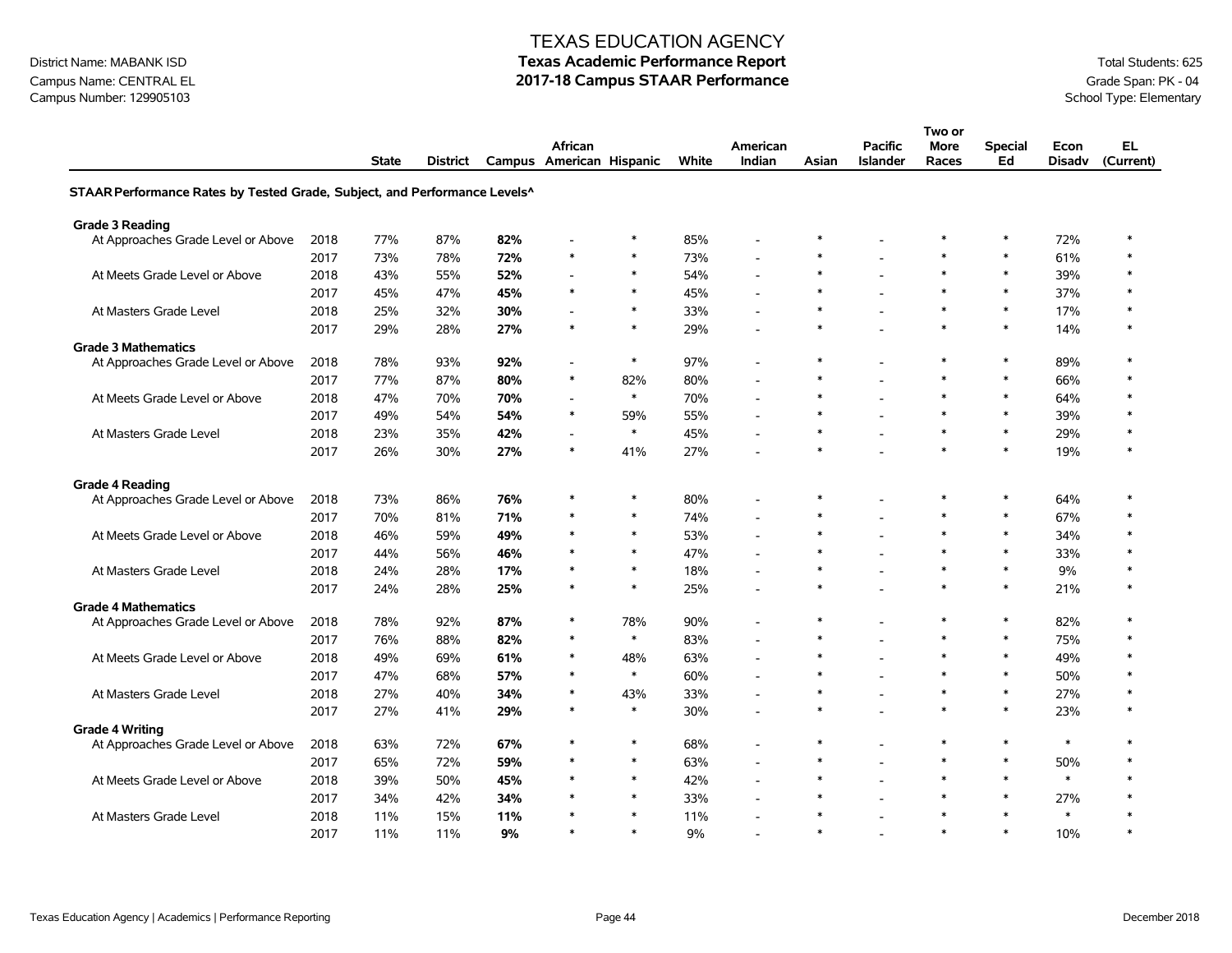## Campus Name: CENTRAL EL **2017-18 Campus STAAR Performance** Grade Span: PK - 04<br>Campus Number: 129905103<br>School Type: Elementary Campus Number: 129905103

## TEXAS EDUCATION AGENCY

# District Name: MABANK ISD **Texas Academic Performance Report Texas Academic Performance Report** Total Students: 625

|                                                                           |      |              |                 |     |                          |        |       |                          |        |                          | Two or      |                |               |              |
|---------------------------------------------------------------------------|------|--------------|-----------------|-----|--------------------------|--------|-------|--------------------------|--------|--------------------------|-------------|----------------|---------------|--------------|
|                                                                           |      |              |                 |     | African                  |        |       | American                 |        | <b>Pacific</b>           | <b>More</b> | <b>Special</b> | Econ          | EL.          |
|                                                                           |      | <b>State</b> | <b>District</b> |     | Campus American Hispanic |        | White | Indian                   | Asian  | <b>Islander</b>          | Races       | Ed             | <b>Disadv</b> | (Current)    |
| STAAR Performance Rates by Tested Grade, Subject, and Performance Levels^ |      |              |                 |     |                          |        |       |                          |        |                          |             |                |               |              |
| <b>All Grades All Subjects</b>                                            |      |              |                 |     |                          |        |       |                          |        |                          |             |                |               |              |
| At Approaches Grade Level or Above                                        | 2018 | 77%          | 85%             | 80% | $\ast$                   | 66%    | 84%   | $\overline{\phantom{a}}$ | $\ast$ |                          | 84%         | 57%            | 71%           | 56%          |
|                                                                           | 2017 | 75%          | 83%             | 73% | $\ast$                   | 66%    | 75%   | $\sim$                   | $\ast$ |                          | 76%         | $\ast$         | 64%           | 55%          |
| At Meets Grade Level or Above                                             | 2018 | 48%          | 56%             | 55% | $\ast$                   | 47%    | 56%   | $\overline{a}$           | $\ast$ | $\overline{\phantom{a}}$ | 68%         | 45%            | 42%           | 33%          |
|                                                                           | 2017 | 45%          | 52%             | 47% | $\ast$                   | 44%    | 48%   | $\blacksquare$           | $\ast$ |                          | 48%         | $\ast$         | 37%           | 50%          |
| At Masters Grade Level                                                    | 2018 | 22%          | 24%             | 26% | $\ast$                   | 22%    | 28%   | $\sim$                   | $\ast$ |                          | 28%         | 14%            | 16%           | 12%          |
|                                                                           | 2017 | 20%          | 21%             | 23% | $\ast$                   | 26%    | 24%   |                          | $\ast$ |                          | 24%         | $\ast$         | 17%           | 36%          |
| All Grades ELA/Reading                                                    |      |              |                 |     |                          |        |       |                          |        |                          |             |                |               |              |
| At Approaches Grade Level or Above                                        | 2018 | 74%          | 81%             | 78% | $\ast$                   | 62%    | 83%   | $\sim$                   | $\ast$ | $\blacksquare$           | $\ast$      | $\ast$         | 67%           | $\ast$       |
|                                                                           | 2017 | 72%          | 80%             | 72% | $\ast$                   | 62%    | 73%   | $\overline{\phantom{a}}$ | $\ast$ |                          | $\ast$      | $\ast$         | 64%           | $\ast$       |
| At Meets Grade Level or Above                                             | 2018 | 46%          | 51%             | 50% | $\ast$                   | 41%    | 53%   | $\overline{a}$           | $\ast$ |                          | $\ast$      | $\ast$         | 36%           | $\ast$       |
|                                                                           | 2017 | 44%          | 51%             | 45% | $\ast$                   | 41%    | 46%   | $\sim$                   | $\ast$ |                          | $\ast$      | $\ast$         | 35%           | $\ast$       |
| At Masters Grade Level                                                    | 2018 | 19%          | 20%             | 23% | $\ast$                   | 18%    | 25%   |                          | $\ast$ | $\overline{\phantom{a}}$ | $\ast$      | $\ast$         | 12%           | $\ast$       |
|                                                                           | 2017 | 19%          | 19%             | 26% | $\ast$                   | 24%    | 27%   |                          | $\ast$ |                          | $\ast$      | $\ast$         | 17%           | $\ast$       |
| <b>All Grades Mathematics</b>                                             |      |              |                 |     |                          |        |       |                          |        |                          |             |                |               |              |
| At Approaches Grade Level or Above                                        | 2018 | 81%          | 93%             | 89% | $\ast$                   | 74%    | 93%   | $\sim$                   | $\ast$ |                          | $\ast$      | 65%            | 85%           | $\ast$       |
|                                                                           | 2017 | 79%          | 89%             | 81% | $\ast$                   | 83%    | 82%   | $\overline{a}$           | $\ast$ |                          | $\ast$      | $\ast$         | 70%           | $\ast$       |
| At Meets Grade Level or Above                                             | 2018 | 50%          | 65%             | 65% | $\ast$                   | 54%    | 66%   | $\sim$                   | $\ast$ |                          | $\ast$      | 50%            | 55%           | $\ast$       |
|                                                                           | 2017 | 46%          | 56%             | 56% | $\ast$                   | 52%    | 58%   | $\sim$                   | $\ast$ |                          | $\ast$      | $\ast$         | 44%           | $\pmb{\ast}$ |
| At Masters Grade Level                                                    | 2018 | 24%          | 31%             | 38% | $\ast$                   | 33%    | 39%   |                          | $\ast$ |                          | $\ast$      | 25%            | 28%           | $\ast$       |
|                                                                           | 2017 | 22%          | 27%             | 28% | $\ast$                   | 34%    | 28%   |                          | $\ast$ |                          | $\ast$      | $\ast$         | 21%           | $\ast$       |
| <b>All Grades Writing</b>                                                 |      |              |                 |     |                          |        |       |                          |        |                          |             |                |               |              |
| At Approaches Grade Level or Above                                        | 2018 | 66%          | 72%             | 67% | $\ast$                   | $\ast$ | 68%   | $\overline{\phantom{a}}$ | $\ast$ | ۰                        | $\ast$      | $\ast$         | $\ast$        | $\pmb{\ast}$ |
|                                                                           | 2017 | 67%          | 74%             | 59% | $\ast$                   | $\ast$ | 63%   | $\overline{a}$           | $\ast$ |                          | $\ast$      | $\ast$         | 50%           | $\ast$       |
| At Meets Grade Level or Above                                             | 2018 | 41%          | 47%             | 45% | $\ast$                   | $\ast$ | 42%   | $\sim$                   | $\ast$ |                          | $\ast$      | $\ast$         | $\ast$        | $\ast$       |
|                                                                           | 2017 | 36%          | 40%             | 34% | $\ast$                   | $\ast$ | 33%   | $\overline{a}$           | $\ast$ |                          | $\ast$      | $\ast$         | 27%           | $\pmb{\ast}$ |
| At Masters Grade Level                                                    | 2018 | 13%          | 12%             | 11% | $\ast$                   | $\ast$ | 11%   | ÷.                       | $\ast$ |                          | $\ast$      | $\ast$         | $\ast$        | $\pmb{\ast}$ |
|                                                                           | 2017 | 11%          | 11%             | 9%  | $\ast$                   | $\ast$ | 9%    |                          | $\ast$ |                          | $\ast$      | $\ast$         | 10%           | $\ast$       |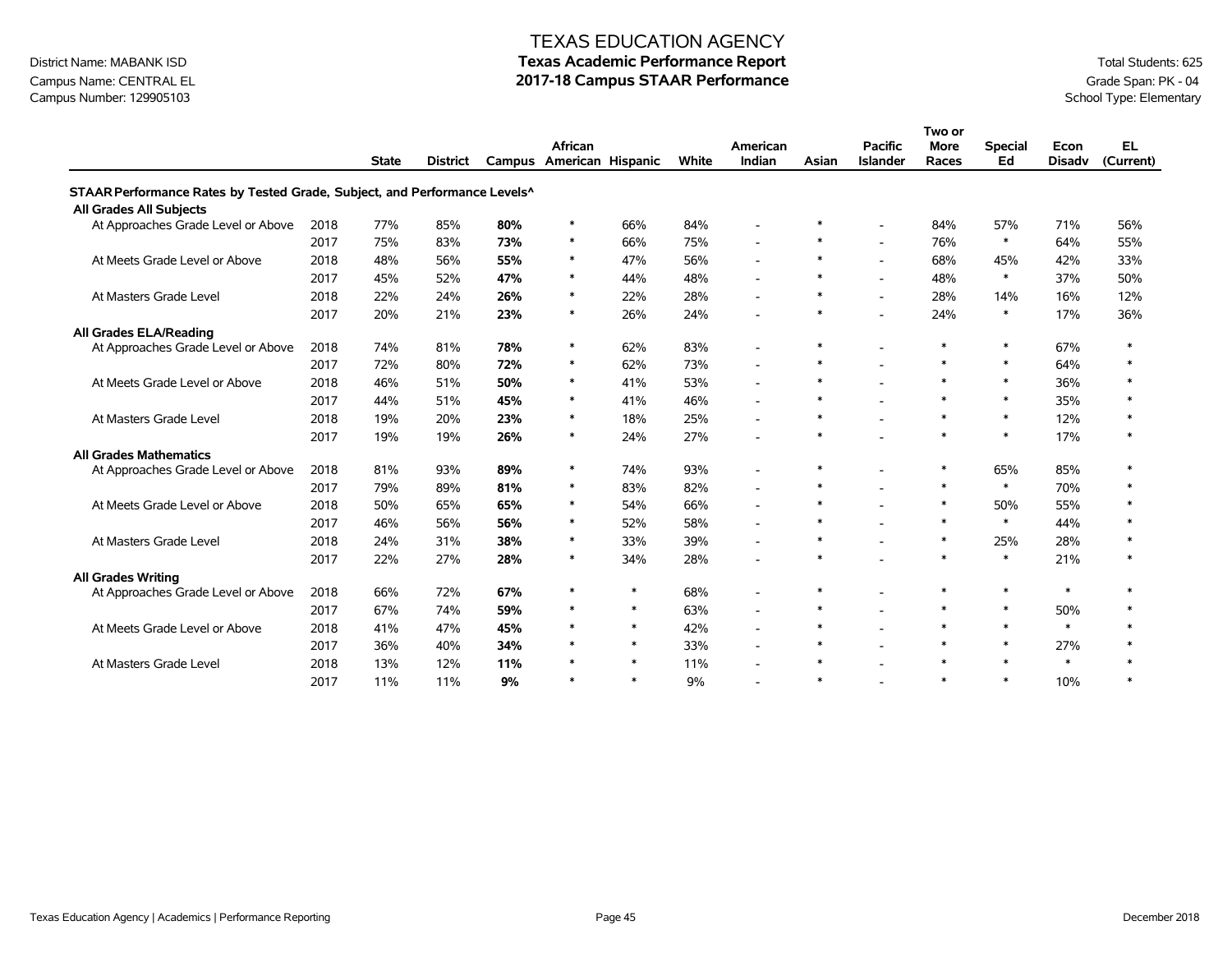## TEXAS EDUCATION AGENCY District Name: MABANK ISD **Texas Academic Performance Report Texas Academic Performance Report** Total Students: 625

Campus Name: CENTRAL EL **2017-18 Campus Progress** Campus Progress Campus Progress Campus Number: 129905103<br>Campus Number: 129905103 Campus Number: 129905103

|                                                                              |                      | <b>State</b>   | <b>District</b> | Campus         | African<br>American Hispanic |                | White          | American<br>Indian                                                               | Asian | <b>Pacific</b><br>Islander | Two or<br>More<br>Races | <b>Special</b><br>Ed | Econ<br><b>Disadv</b> | EL<br>(Current<br>&<br><b>Monitored</b> ) |
|------------------------------------------------------------------------------|----------------------|----------------|-----------------|----------------|------------------------------|----------------|----------------|----------------------------------------------------------------------------------|-------|----------------------------|-------------------------|----------------------|-----------------------|-------------------------------------------|
| School Progress Domain - Academic Growth Score by Grade and Subject          |                      |                |                 |                |                              |                |                |                                                                                  |       |                            |                         |                      |                       |                                           |
| Grade 4 ELA/Reading<br>Grade 4 Mathematics                                   | 2018<br>2018         | 63<br>65       | 72<br>81        | 60<br>74       | ∗                            | 50<br>76       | 63<br>70       | $\overline{\phantom{a}}$<br>$\overline{\phantom{a}}$                             | ∗     |                            | 86<br>100               | -61<br>56            | 58<br>73              | 67                                        |
| All Grades Both Subjects<br>All Grades ELA/Reading<br>All Grades Mathematics | 2018<br>2018<br>2018 | 69<br>69<br>70 | 71<br>66<br>76  | 68<br>60<br>74 |                              | 64<br>50<br>76 | 67<br>63<br>70 | $\overline{\phantom{0}}$<br>$\overline{\phantom{0}}$<br>$\overline{\phantom{0}}$ |       |                            | 93<br>86<br>100         | 58<br>61<br>56       | 66<br>58<br>73        | 59<br>67                                  |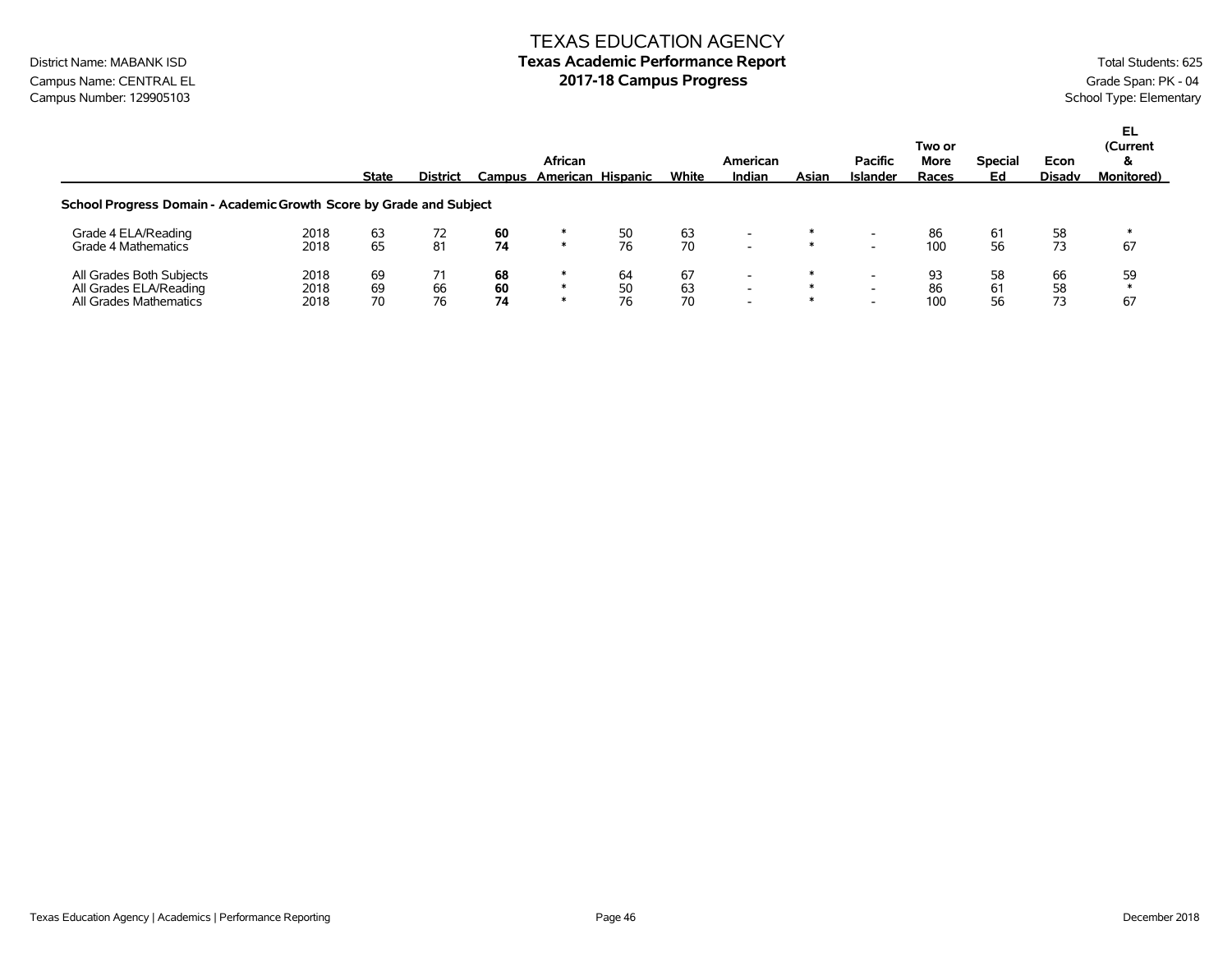### TEXAS EDUCATION AGENCY

# District Name: MABANK ISD **Texas Academic Performance Report Texas Academic Performance Report** Total Students: 625 Campus Name: CENTRAL EL **2017-18 Campus Prior Year and Student Success Initiative** Grade Span: PK - 04<br>Campus Number: 129905103<br>School Type: Elementary

|                                                |      |              |                 |        |         |                   |       |                          |       |                 | Two or                   |                |               |           |
|------------------------------------------------|------|--------------|-----------------|--------|---------|-------------------|-------|--------------------------|-------|-----------------|--------------------------|----------------|---------------|-----------|
|                                                |      |              |                 |        | African |                   |       | American                 |       | <b>Pacific</b>  | More                     | <b>Special</b> | Econ          | EL        |
|                                                |      | <b>State</b> | <b>District</b> | Campus |         | American Hispanic | White | Indian                   | Asian | <b>Islander</b> | Races                    | Ed             | <b>Disady</b> | (Current) |
| Progress of Prior-Year Non-Proficient Students |      |              |                 |        |         |                   |       |                          |       |                 |                          |                |               |           |
| Sum of Grades 4-8                              |      |              |                 |        |         |                   |       |                          |       |                 |                          |                |               |           |
| Reading                                        | 2018 | 38%          | 45%             | 42%    | ∗       | $\ast$            | 50%   | $\overline{\phantom{0}}$ | -     |                 | ж                        |                | 35%           |           |
|                                                | 2017 | 35%          | 44%             | 31%    | ∗       | $\ast$            | 30%   | $\overline{\phantom{0}}$ | -     | $\sim$          | $\overline{\phantom{0}}$ |                | 33%           |           |
| <b>Mathematics</b>                             | 2018 | 47%          | 71%             | 43%    | $\ast$  | *                 | 54%   | $\overline{\phantom{0}}$ | -     |                 |                          |                | 42%           |           |
|                                                | 2017 | 43%          | 56%             | 35%    | $\ast$  | $\ast$            | 35%   | $\overline{\phantom{0}}$ | -     |                 |                          |                |               |           |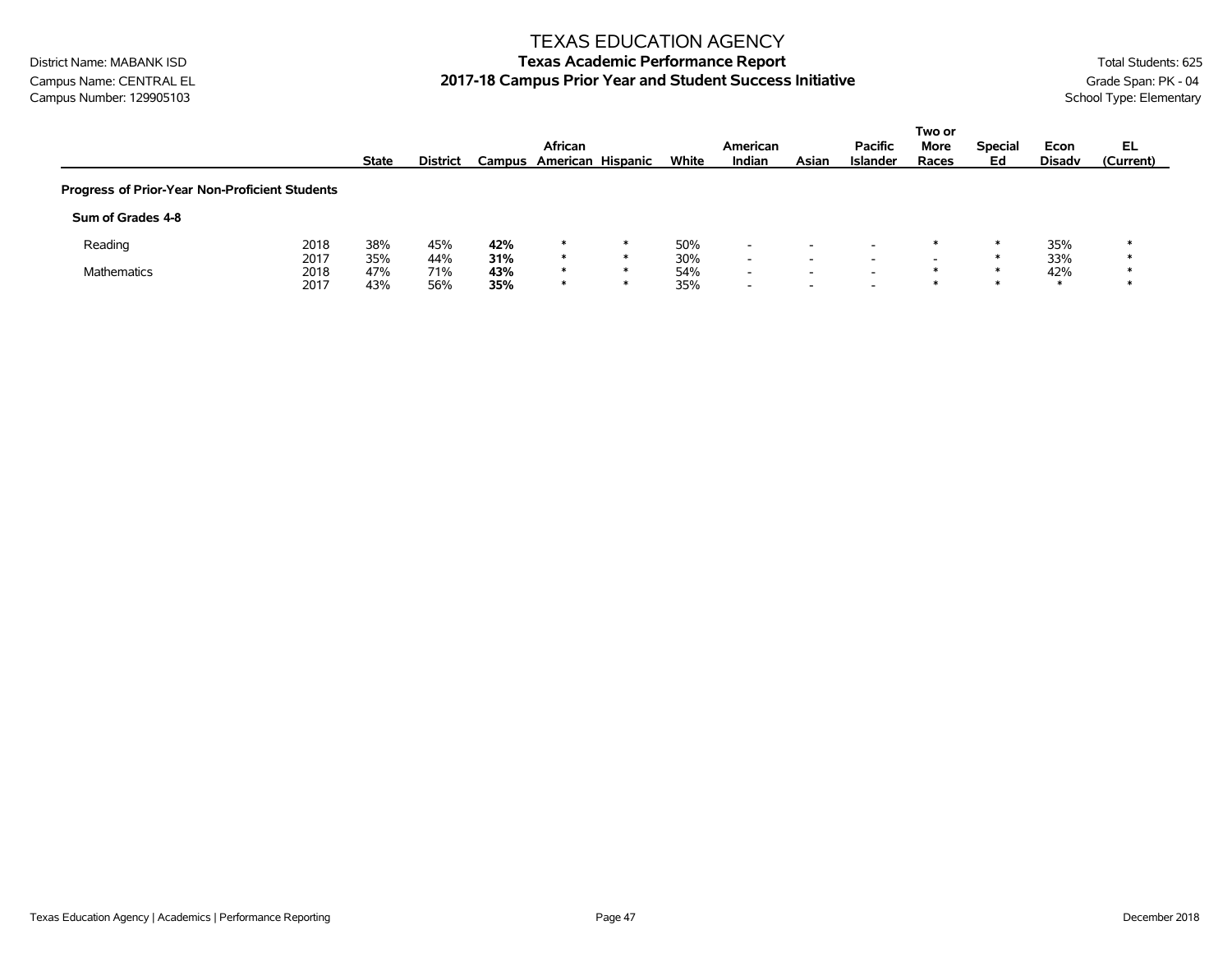# District Name: MABANK ISD **Texas Academic Performance Report Texas Academic Performance Report** Total Students: 625

Campus Name: CENTRAL EL **2017-18 Campus STAAR Performance**<br>2017-18 Campus STAAR Performance<br>2017-18 Campus STAAR Performance<br>2017-18 Campus STAAR Performance Bilingual Education/English as a Second Language

|                                                          |      | <b>State</b> | <b>District</b> |     | Campus Education Early Exit Late Exit Two-Way |  | Bilingual BE-Trans BE-Trans BE-Dual | <b>BE-Dual</b><br>One-Way | <b>ESL</b> | <b>ESL</b><br>Content    | <b>ESL</b><br><b>Pull-Out</b> | LEP No LEP with<br>Services Services | <b>Total</b><br><b>EL</b> |
|----------------------------------------------------------|------|--------------|-----------------|-----|-----------------------------------------------|--|-------------------------------------|---------------------------|------------|--------------------------|-------------------------------|--------------------------------------|---------------------------|
| STAAR Performance Rate by Subject and Performance Level^ |      |              |                 |     |                                               |  |                                     |                           |            |                          |                               |                                      |                           |
| <b>All Grades All Subjects</b>                           |      |              |                 |     |                                               |  |                                     |                           |            |                          |                               |                                      |                           |
| At Approaches Grade Level or Above                       | 2018 | 77%          | 85%             | 80% |                                               |  |                                     |                           |            |                          |                               |                                      | $\ast$                    |
|                                                          | 2017 | 75%          | 83%             | 73% |                                               |  |                                     |                           |            |                          |                               |                                      |                           |
| At Meets Grade Level or Above                            | 2018 | 48%          | 56%             | 55% |                                               |  |                                     |                           |            |                          |                               |                                      |                           |
|                                                          | 2017 | 45%          | 52%             | 47% |                                               |  |                                     |                           | $\ast$     |                          | $\ast$                        |                                      |                           |
| At Masters Grade Level                                   | 2018 | 22%          | 24%             | 26% |                                               |  |                                     |                           | $\ast$     |                          |                               | $\ast$                               |                           |
|                                                          | 2017 | 20%          | 21%             | 23% |                                               |  |                                     |                           |            |                          |                               |                                      |                           |
| <b>All Grades ELA/Reading</b>                            |      |              |                 |     |                                               |  |                                     |                           |            |                          |                               |                                      |                           |
| At Approaches Grade Level or Above                       | 2018 | 74%          | 81%             | 78% |                                               |  |                                     |                           | ∗          |                          | $\ast$                        | $\ast$                               | $\ast$                    |
|                                                          | 2017 | 72%          | 80%             | 72% |                                               |  |                                     |                           |            |                          |                               |                                      | $\ast$                    |
| At Meets Grade Level or Above                            | 2018 | 46%          | 51%             | 50% |                                               |  |                                     |                           | $\ast$     |                          | $\ast$                        | $\ast$                               | $\ast$                    |
|                                                          | 2017 | 44%          | 51%             | 45% |                                               |  |                                     |                           | $\ast$     |                          | $\ast$                        | $\ast$                               |                           |
| At Masters Grade Level                                   | 2018 | 19%          | 20%             | 23% |                                               |  |                                     |                           | $\ast$     |                          | $\ast$                        | $\ast$                               | $\ast$                    |
|                                                          | 2017 | 19%          | 19%             | 26% |                                               |  |                                     |                           |            |                          |                               |                                      |                           |
| <b>All Grades Mathematics</b>                            |      |              |                 |     |                                               |  |                                     |                           |            |                          |                               |                                      |                           |
| At Approaches Grade Level or Above                       | 2018 | 81%          | 93%             | 89% |                                               |  |                                     |                           | ∗          | $\overline{\phantom{a}}$ | $\ast$                        | $\ast$                               | $\ast$                    |
|                                                          | 2017 | 79%          | 89%             | 81% |                                               |  |                                     |                           | $\ast$     |                          | $\ast$                        | $\ast$                               | $\ast$                    |
| At Meets Grade Level or Above                            | 2018 | 50%          | 65%             | 65% |                                               |  |                                     |                           | $\ast$     |                          | $\ast$                        | $\ast$                               | $\ast$                    |
|                                                          | 2017 | 46%          | 56%             | 56% |                                               |  |                                     |                           | $\ast$     |                          | $\ast$                        | $\ast$                               | $\ast$                    |
| At Masters Grade Level                                   | 2018 | 24%          | 31%             | 38% |                                               |  |                                     |                           | $\ast$     |                          | $\ast$                        | $\ast$                               | $\ast$                    |
|                                                          | 2017 | 22%          | 27%             | 28% |                                               |  |                                     |                           |            |                          |                               | $\ast$                               | $\ast$                    |
| <b>All Grades Writing</b>                                |      |              |                 |     |                                               |  |                                     |                           |            |                          |                               |                                      |                           |
| At Approaches Grade Level or Above                       | 2018 | 66%          | 72%             | 67% |                                               |  |                                     |                           | $\ast$     |                          | $\ast$                        | $\ast$                               | $\ast$                    |
|                                                          | 2017 | 67%          | 74%             | 59% |                                               |  |                                     |                           | $\ast$     |                          | $\ast$                        |                                      | $\ast$                    |
| At Meets Grade Level or Above                            | 2018 | 41%          | 47%             | 45% |                                               |  |                                     |                           | $\ast$     |                          | $\ast$                        |                                      |                           |
|                                                          | 2017 | 36%          | 40%             | 34% |                                               |  |                                     |                           | $\ast$     |                          | $\ast$                        | $\ast$                               |                           |
| At Masters Grade Level                                   | 2018 | 13%          | 12%             | 11% |                                               |  |                                     |                           | $\ast$     |                          | $\ast$                        | $\ast$                               | $\ast$                    |
|                                                          | 2017 | 11%          | 11%             | 9%  |                                               |  |                                     |                           |            |                          |                               | $\ast$                               | $\ast$                    |
| School Progress Domain - Academic Growth Score           |      |              |                 |     |                                               |  |                                     |                           |            |                          |                               |                                      |                           |
| All Grades Both Subjects                                 | 2018 | 69           | 71              | 68  |                                               |  |                                     |                           | 50         |                          | 50                            | 50                                   | 50                        |
| All Grades ELA/Reading                                   | 2018 | 69           | 66              | 60  |                                               |  |                                     |                           | $\ast$     | $\overline{a}$           | $\ast$                        | $\ast$                               | $\ast$                    |
| All Grades Mathematics                                   | 2018 | 70           | 76              | 74  |                                               |  |                                     |                           |            |                          |                               |                                      | $\ast$                    |
| <b>Progress of Prior-Year Non-Proficient Students</b>    |      |              |                 |     |                                               |  |                                     |                           |            |                          |                               |                                      |                           |
| Sum of Grades 4-8                                        |      |              |                 |     |                                               |  |                                     |                           |            |                          |                               |                                      |                           |
| Reading                                                  | 2018 | 38%          | 45%             | 42% |                                               |  |                                     |                           |            |                          |                               |                                      | $\ast$                    |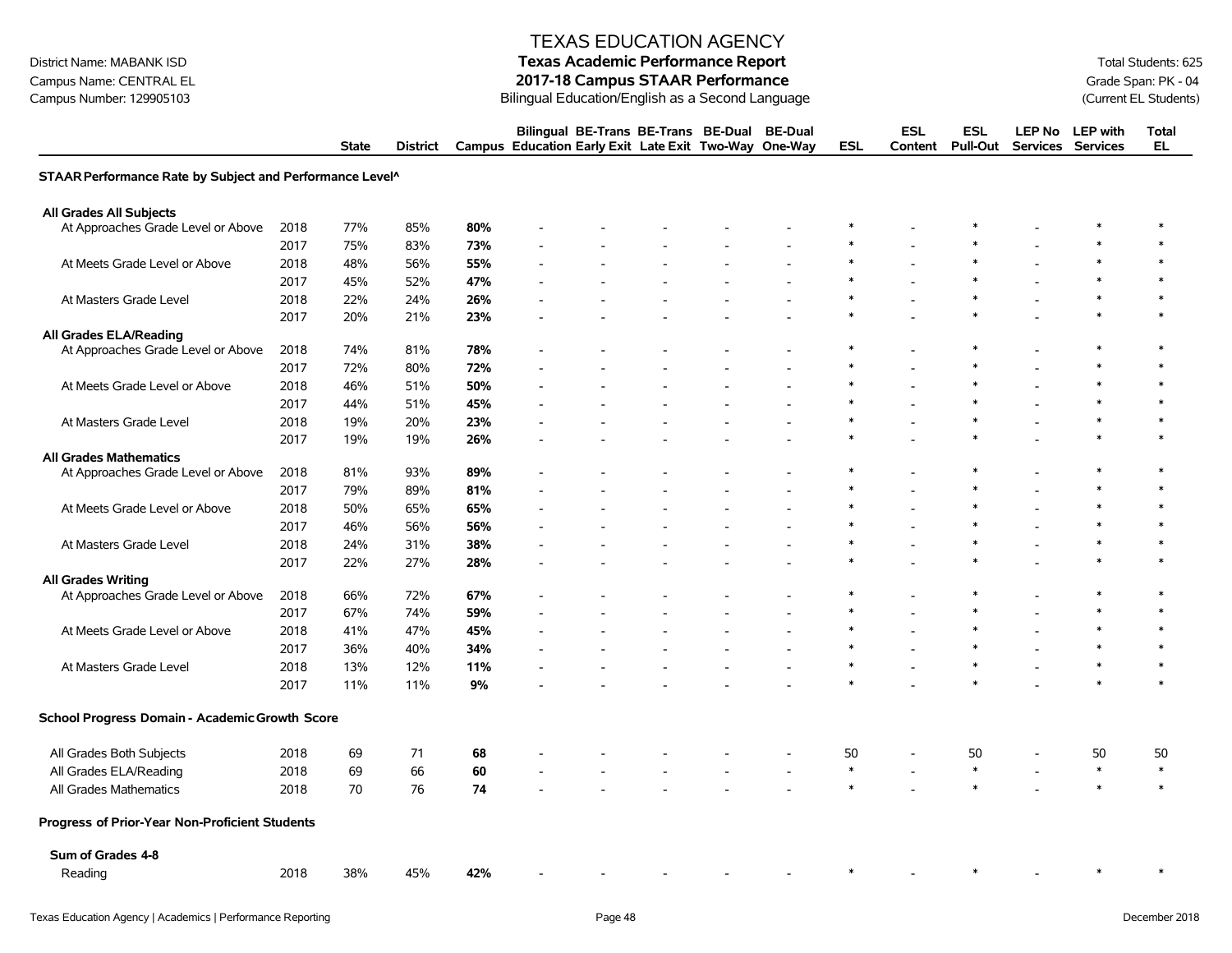# District Name: MABANK ISD **Texas Academic Performance Report Texas Academic Performance Report** Total Students: 625

Campus Name: CENTRAL EL **2017-18 Campus STAAR Performance**<br>2017-18 Campus STAAR Performance<br>2017-18 Campus STAAR Performance<br>2017-18 Campus STAAR Performance Bilingual Education/English as a Second Language (Current EL Students)

|             |      |       |                 |        |                          | Bilingual BE-Trans BE-Trans BE-Dual BE-Dual    |     |  |     | ESL     | ESL             | LEP No   | <b>LEP</b> with | Tota |
|-------------|------|-------|-----------------|--------|--------------------------|------------------------------------------------|-----|--|-----|---------|-----------------|----------|-----------------|------|
|             |      | State | <b>District</b> | Campus |                          | Education Early Exit Late Exit Two-Way One-Way |     |  | ESL | Content | <b>Pull-Out</b> | Services | Services        | EL   |
|             | 2017 | 35%   | 44%             | 31%    |                          |                                                |     |  |     |         |                 |          |                 |      |
| Mathematics | 2018 | 47%   | 71%             | 43%    | $\overline{\phantom{0}}$ |                                                | - - |  |     |         |                 |          |                 |      |
|             | 2017 | 43%   | 56%             | 35%    | $\overline{\phantom{a}}$ |                                                |     |  |     |         |                 |          |                 |      |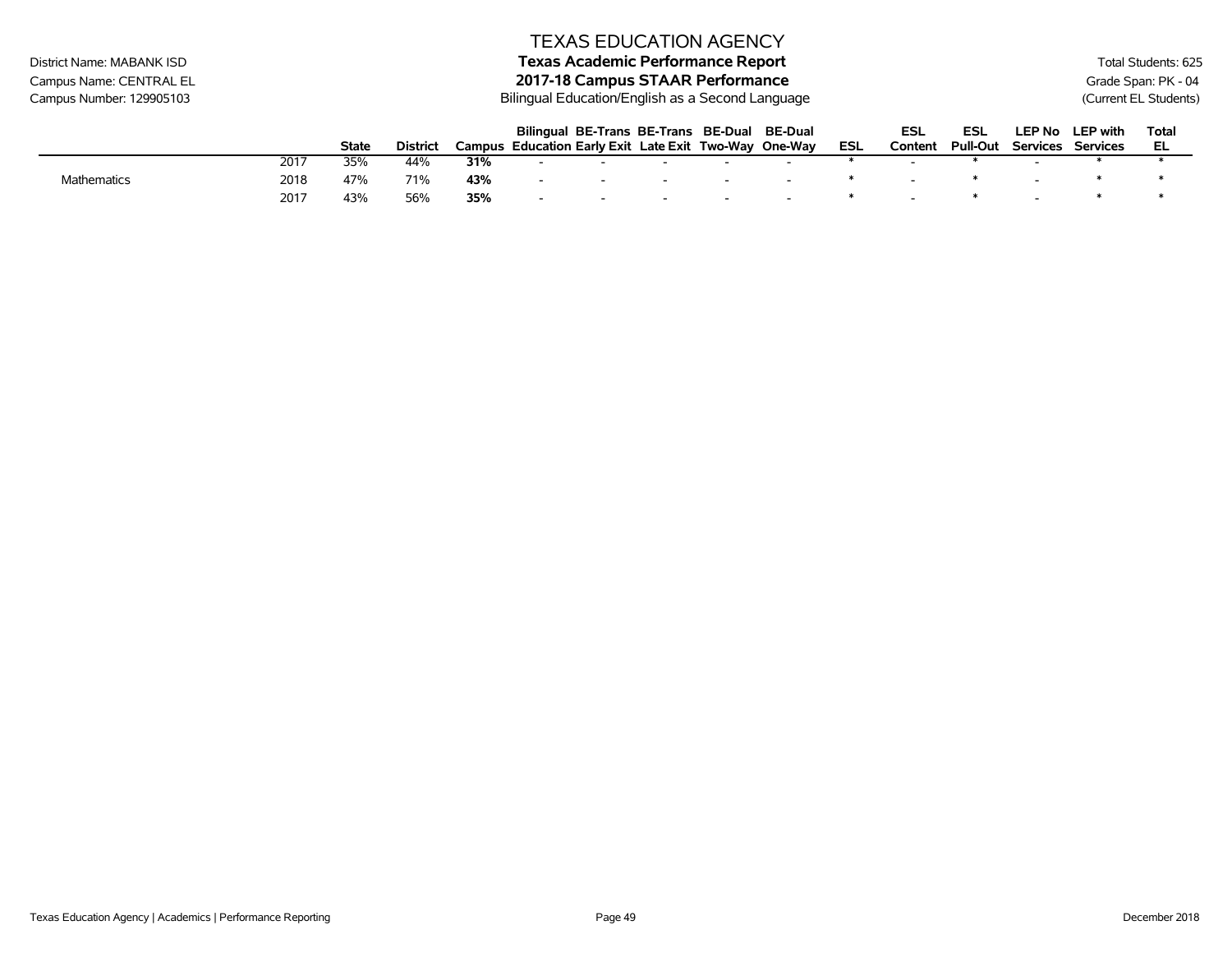# Campus Name: CENTRAL EL **2017-18 Campus STAAR Participation**<br>Campus Number: 129905103<br>School Type: Elementary Campus Number: 129905103

### TEXAS EDUCATION AGENCY

# District Name: MABANK ISD **Texas Academic Performance Report Texas Academic Performance Report** Total Students: 625

|                                                                                                                   |                |                 |                |                     |                 |                |                                                                                  |                   |                                                                                  | Two or               |                      |                       |                   |
|-------------------------------------------------------------------------------------------------------------------|----------------|-----------------|----------------|---------------------|-----------------|----------------|----------------------------------------------------------------------------------|-------------------|----------------------------------------------------------------------------------|----------------------|----------------------|-----------------------|-------------------|
|                                                                                                                   | <b>State</b>   | <b>District</b> | Campus         | African<br>American | <b>Hispanic</b> | White          | American<br>Indian                                                               | Asian             | <b>Pacific</b><br><b>Islander</b>                                                | <b>More</b><br>Races | <b>Special</b><br>Ed | Econ<br><b>Disadv</b> | EL<br>(Current)   |
| 2018 STAAR Participation<br>(All Grades)                                                                          |                |                 |                |                     |                 |                |                                                                                  |                   |                                                                                  |                      |                      |                       |                   |
| <b>All Tests</b><br><b>Assessment Participant</b><br>Included in Accountability<br>Not Included in Accountability | 99%<br>94%     | 100%<br>95%     | 100%<br>94%    | 100%<br>100%        | 100%<br>96%     | 100%<br>93%    | $\sim$<br>$\overline{\phantom{a}}$                                               | 100%<br>100%      | $\overline{\phantom{a}}$<br>$\overline{\phantom{0}}$                             | 100%<br>100%         | 98%<br>81%           | 100%<br>91%           | 100%<br>95%       |
| Mobile<br><b>Other Exclusions</b>                                                                                 | 4%<br>1%       | 5%<br>0%        | 5%<br>1%       | 0%<br>0%            | 4%<br>$0\%$     | 6%<br>$1\%$    | $\overline{\phantom{a}}$<br>$\overline{\phantom{a}}$                             | $0\%$<br>0%       | $\overline{\phantom{a}}$<br>$\overline{\phantom{a}}$                             | $0\%$<br>$0\%$       | 13%<br>5%            | 8%<br>1%              | 5%<br>0%          |
| Not Tested<br>Absent<br>Other                                                                                     | 1%<br>1%<br>0% | 0%<br>0%<br>0%  | 0%<br>0%<br>0% | 0%<br>0%<br>0%      | 0%<br>0%<br>0%  | 0%<br>0%<br>0% | $\overline{\phantom{a}}$<br>$\overline{\phantom{a}}$<br>$\overline{a}$           | 0%<br>$0\%$<br>0% | $\overline{\phantom{a}}$<br>$\overline{\phantom{a}}$<br>$\overline{\phantom{a}}$ | $0\%$<br>0%<br>0%    | 2%<br>0%<br>2%       | 0%<br>0%<br>0%        | 0%<br>0%<br>0%    |
| 2017 STAAR Participation<br>(All Grades)                                                                          |                |                 |                |                     |                 |                |                                                                                  |                   |                                                                                  |                      |                      |                       |                   |
| <b>All Tests</b><br>Assessment Participant<br>Included in Accountability<br>Not Included in Accountability        | 99%<br>94%     | 100%<br>94%     | 99%<br>93%     | 100%<br>88%         | 93%<br>88%      | 100%<br>96%    | $\overline{\phantom{a}}$<br>$\overline{\phantom{a}}$                             | 100%<br>100%      | $\ast$<br>$\ast$                                                                 | 100%<br>88%          | 100%<br>96%          | 97%<br>89%            | 100%<br>88%       |
| Mobile<br><b>Other Exclusions</b>                                                                                 | 4%<br>$1\%$    | 6%<br>0%        | 5%<br>0%       | 12%<br>0%           | 5%<br>0%        | 4%<br>0%       | $\overline{\phantom{a}}$<br>$\overline{\phantom{a}}$                             | 0%<br>$0\%$       | $\ast$<br>$\ast$                                                                 | 13%<br>0%            | 0%<br>4%             | 8%<br>1%              | 13%<br>0%         |
| Not Tested<br>Absent<br>Other                                                                                     | 1%<br>1%<br>0% | 0%<br>0%<br>0%  | 1%<br>1%<br>0% | 0%<br>0%<br>0%      | 8%<br>8%<br>0%  | 0%<br>0%<br>0% | $\overline{\phantom{a}}$<br>$\overline{\phantom{a}}$<br>$\overline{\phantom{0}}$ | 0%<br>0%<br>0%    | $\ast$<br>$\ast$<br>$\ast$                                                       | 0%<br>0%<br>0%       | 0%<br>0%<br>0%       | 3%<br>3%<br>0%        | 0%<br>$0\%$<br>0% |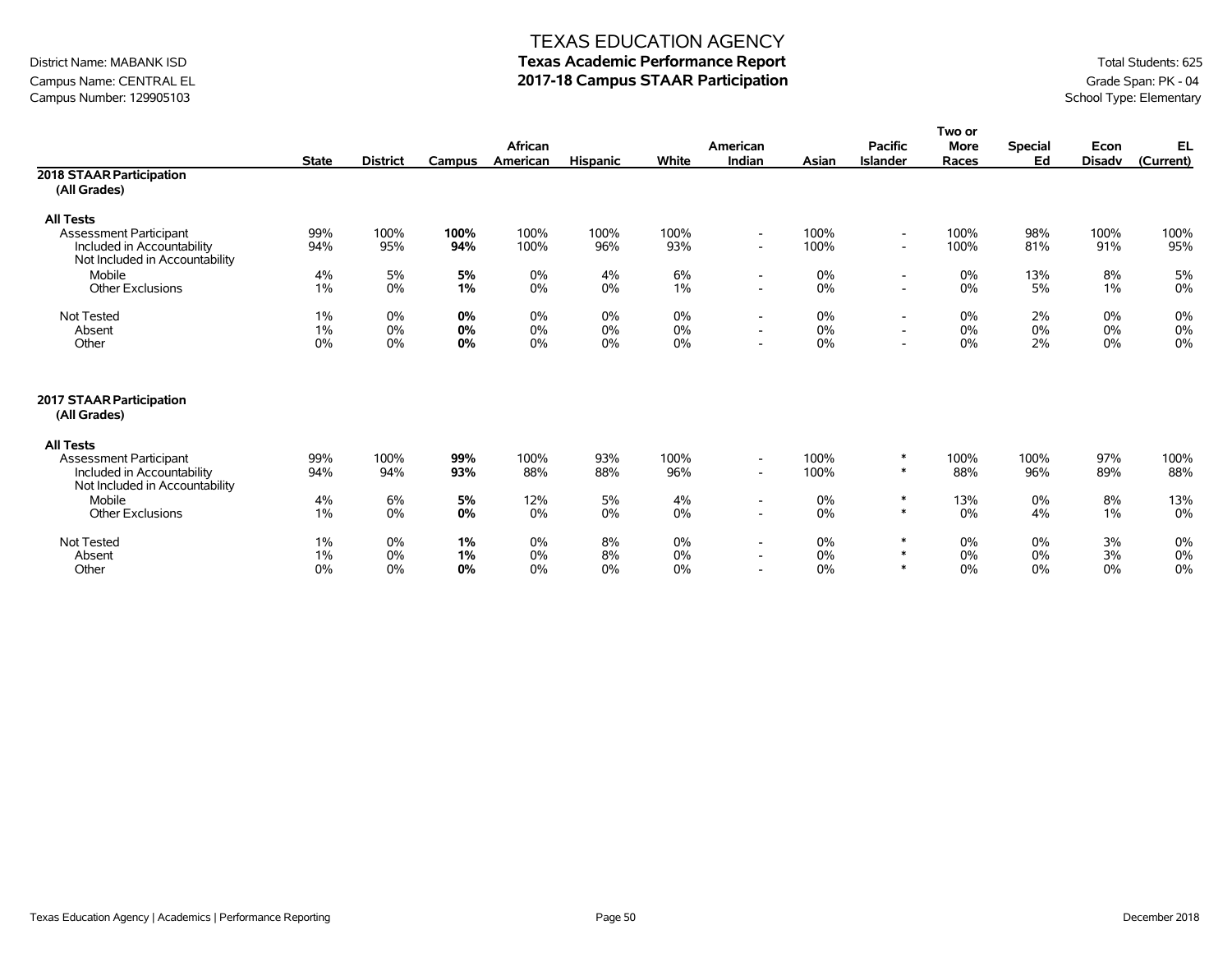Campus Name: CENTRAL EL **2017-18 Campus Attendance, Graduation, and Dropout Rates** Grade Span: PK - 04<br>Campus Number: 129905103<br>School Type: Elementary Campus Number: 129905103

### TEXAS EDUCATION AGENCY

# District Name: MABANK ISD **Texas Academic Performance Report Texas Academic Performance Report** Total Students: 625

**Two or**

|                                                                           | <b>State</b>   | <b>District</b> | Campus         | African<br>American | Hispanic       | White          | American<br>Indian | Asian            | <b>Pacific</b><br><b>Islander</b> | וט שעו<br>More<br>Races | <b>Special</b><br>Ed | Econ<br><b>Disadv</b> | EL<br>(Current)          |
|---------------------------------------------------------------------------|----------------|-----------------|----------------|---------------------|----------------|----------------|--------------------|------------------|-----------------------------------|-------------------------|----------------------|-----------------------|--------------------------|
| <b>Attendance Rate</b>                                                    |                |                 |                |                     |                |                |                    |                  |                                   |                         |                      |                       |                          |
| 2016-17<br>2015-16                                                        | 95.7%<br>95.8% | 96.0%<br>96.1%  | 96.5%<br>96.7% | 95.5%<br>96.3%      | 96.1%<br>97.2% | 96.6%<br>96.6% | $\ast$<br>$\ast$   | $\ast$<br>$\ast$ | $\ast$<br>$\ast$                  | 95.8%<br>96.3%          | 95.6%<br>95.7%       | 96.0%<br>96.3%        | 96.6%<br>97.8%           |
| Annual Dropout Rate (Gr 7-8)<br>2016-17                                   | 0.3%           | 0.0%            |                |                     |                |                |                    |                  |                                   |                         |                      |                       |                          |
| 2015-16                                                                   | 0.4%           | 1.1%            |                |                     |                |                |                    |                  |                                   |                         |                      |                       |                          |
| Annual Dropout Rate (Gr 9-12)                                             |                |                 |                |                     |                |                |                    |                  |                                   |                         |                      |                       |                          |
| 2016-17                                                                   | 1.9%           | 0.0%            |                |                     |                |                |                    |                  |                                   |                         |                      |                       |                          |
| 2015-16                                                                   | 2.0%           | 1.0%            |                |                     |                |                |                    |                  |                                   |                         |                      |                       |                          |
| 4-Year Longitudinal Rate (Gr 9-12)<br>Class of 2017                       |                |                 |                |                     |                |                |                    |                  |                                   |                         |                      |                       |                          |
| Graduated                                                                 | 89.7%          | 97.0%           |                |                     |                |                |                    |                  |                                   |                         |                      |                       |                          |
| Received TxCHSE                                                           | 0.4%           | 0.4%            |                |                     |                |                |                    |                  |                                   |                         |                      |                       |                          |
| Continued HS                                                              | 4.0%           | 1.7%            |                |                     |                |                |                    |                  |                                   |                         |                      |                       |                          |
| Dropped Out                                                               | 5.9%           | 0.9%            |                |                     |                |                |                    |                  |                                   |                         |                      |                       |                          |
| Graduates and TxCHSE                                                      | 90.1%          | 97.4%           |                |                     |                |                |                    |                  |                                   |                         |                      |                       |                          |
| Graduates, TxCHSE,<br>and Continuers                                      | 94.1%          | 99.1%           |                |                     |                |                |                    |                  |                                   |                         |                      |                       | $\overline{\phantom{a}}$ |
| Class of 2016                                                             |                |                 |                |                     |                |                |                    |                  |                                   |                         |                      |                       |                          |
| Graduated                                                                 | 89.1%          | 91.8%           |                |                     |                |                |                    |                  |                                   |                         |                      |                       |                          |
| Received TxCHSE                                                           | 0.5%           | 0.8%            |                |                     |                |                |                    |                  |                                   |                         |                      |                       |                          |
| Continued HS                                                              | 4.2%           | 2.0%            |                |                     |                |                |                    |                  |                                   |                         |                      |                       |                          |
| Dropped Out                                                               | 6.2%           | 5.3%            |                |                     |                |                |                    |                  |                                   |                         |                      |                       |                          |
| Graduates and TxCHSE<br>Graduates, TxCHSE,                                | 89.6%          | 92.6%           |                |                     |                |                |                    |                  |                                   |                         |                      |                       | $\overline{a}$           |
| and Continuers                                                            | 93.8%          | 94.7%           |                |                     |                |                |                    |                  |                                   |                         |                      |                       | $\overline{a}$           |
| 5-Year Extended Longitudinal Rate (Gr 9-12)<br>Class of 2016<br>Graduated | 91.6%          | 95.1%           |                |                     |                |                |                    |                  |                                   |                         |                      |                       |                          |
|                                                                           |                |                 |                |                     |                |                |                    |                  |                                   |                         |                      |                       |                          |
| <b>Received TxCHSE</b>                                                    | 0.7%           | 1.2%            |                |                     |                |                |                    |                  |                                   |                         |                      |                       |                          |
| Continued HS                                                              | 1.2%           | 0.0%            |                |                     |                |                |                    |                  |                                   |                         |                      |                       |                          |
| Dropped Out                                                               | 6.6%           | 3.7%            |                |                     |                |                |                    |                  |                                   |                         |                      |                       | $\overline{\phantom{a}}$ |
| Graduates and TxCHSE<br>Graduates, TxCHSE,                                | 92.2%          | 96.3%           |                |                     |                |                |                    |                  |                                   |                         |                      |                       |                          |
| and Continuers<br>Class of 2015                                           | 93.4%          | 96.3%           |                |                     |                |                |                    |                  |                                   |                         |                      |                       | $\blacksquare$           |
| Graduated                                                                 | 91.3%          | 93.6%           |                |                     |                |                |                    |                  |                                   |                         |                      | ۰                     | $\blacksquare$           |
| Received TxCHSE                                                           | 0.8%           | 2.1%            |                |                     |                |                |                    |                  |                                   |                         |                      |                       |                          |
|                                                                           | 1.2%           | 0.9%            |                |                     |                |                |                    |                  |                                   |                         |                      |                       |                          |
| Continued HS                                                              |                |                 |                |                     |                |                |                    |                  |                                   |                         |                      |                       |                          |
| Dropped Out                                                               | 6.7%           | 3.4%            |                |                     |                |                |                    |                  |                                   |                         |                      |                       | $\overline{\phantom{a}}$ |
| Graduates and TxCHSE<br>Graduates, TxCHSE,                                | 92.1%          | 95.7%           |                |                     |                |                |                    |                  |                                   |                         |                      |                       | $\blacksquare$           |
| and Continuers                                                            | 93.3%          | 96.6%           |                |                     |                |                |                    |                  |                                   |                         |                      |                       |                          |
| 6-Year Extended Longitudinal Rate (Gr 9-12)<br>Class of 2015              |                |                 |                |                     |                |                |                    |                  |                                   |                         |                      |                       |                          |
| Graduated                                                                 | 91.8%          | 94.0%           |                |                     |                |                |                    |                  |                                   |                         |                      |                       |                          |
|                                                                           |                |                 |                |                     |                |                |                    |                  |                                   |                         |                      |                       |                          |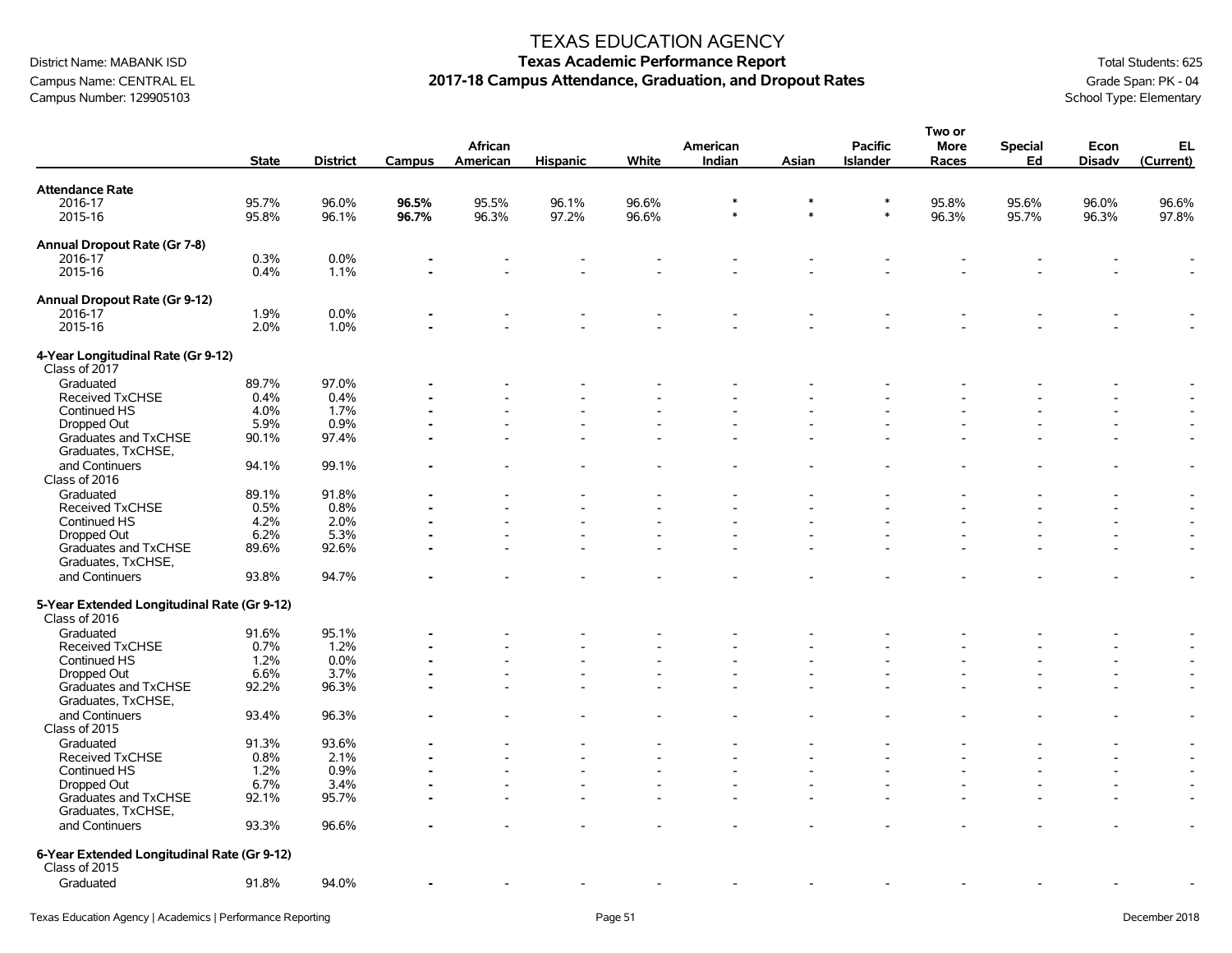## TEXAS EDUCATION AGENCY

# District Name: MABANK ISD **Texas Academic Performance Report Texas Academic Performance Report** Total Students: 625 Campus Name: CENTRAL EL **2017-18 Campus Attendance, Graduation, and Dropout Rates** Grade Span: PK - 04<br>Campus Number: 129905103<br>School Type: Elementary

**Two or**

|                                                             |              |                 |                |          |                 |       |          |       |                 | i wo or     |                |                |                |
|-------------------------------------------------------------|--------------|-----------------|----------------|----------|-----------------|-------|----------|-------|-----------------|-------------|----------------|----------------|----------------|
|                                                             |              |                 |                | African  |                 |       | American |       | <b>Pacific</b>  | <b>More</b> | <b>Special</b> | Econ           | EL             |
|                                                             | <b>State</b> | <b>District</b> | Campus         | American | <b>Hispanic</b> | White | Indian   | Asian | <b>Islander</b> | Races       | Ed             | <b>Disadv</b>  | (Current)      |
| Received TxCHSE                                             | 1.0%         | 2.6%            | $\blacksquare$ |          |                 |       |          |       |                 | $\sim$      | $\overline{a}$ | $\blacksquare$ |                |
| Continued HS                                                | 0.6%         | 0.0%            |                |          |                 |       |          |       |                 |             |                |                |                |
| Dropped Out                                                 | 6.7%         | 3.4%            |                |          |                 |       |          |       |                 |             |                |                |                |
|                                                             | 92.8%        | 96.6%           |                |          |                 |       |          |       |                 |             |                |                |                |
| Graduates and TxCHSE                                        |              |                 |                |          |                 |       |          |       |                 |             |                |                |                |
| Graduates, TxCHSE,                                          |              |                 |                |          |                 |       |          |       |                 |             |                |                |                |
| and Continuers                                              | 93.3%        | 96.6%           |                |          |                 |       |          |       |                 |             |                |                |                |
| Class of 2014                                               |              |                 |                |          |                 |       |          |       |                 |             |                |                |                |
| Graduated                                                   | 90.9%        | 97.7%           |                |          |                 |       |          |       |                 |             |                |                |                |
| Received TxCHSE                                             | 1.2%         | 0.5%            |                |          |                 |       |          |       |                 |             |                |                |                |
| Continued HS                                                | 0.6%         | 0.0%            |                |          |                 |       |          |       |                 |             |                |                |                |
| Dropped Out                                                 | 7.2%         | 1.9%            |                |          |                 |       |          |       |                 |             |                |                |                |
| Graduates and TxCHSE                                        | 92.2%        | 98.1%           |                |          |                 |       |          |       |                 |             |                |                |                |
| Graduates, TxCHSE,                                          |              |                 |                |          |                 |       |          |       |                 |             |                |                |                |
|                                                             |              |                 |                |          |                 |       |          |       |                 |             |                |                |                |
| and Continuers                                              | 92.8%        | 98.1%           |                |          |                 |       |          |       |                 |             |                |                | $\overline{a}$ |
|                                                             |              |                 |                |          |                 |       |          |       |                 |             |                |                |                |
| 4-Year Federal Graduation Rate Without Exclusions (Gr 9-12) |              |                 |                |          |                 |       |          |       |                 |             |                |                |                |
| Class of 2017                                               | 89.7%        | 97.0%           |                |          |                 |       |          |       |                 |             |                |                |                |
| Class of 2016                                               | 89.1%        | 90.0%           |                |          |                 |       |          |       |                 |             |                |                |                |
|                                                             |              |                 |                |          |                 |       |          |       |                 |             |                |                |                |
| RHSP/DAP Graduates (Longitudinal Rate)                      |              |                 |                |          |                 |       |          |       |                 |             |                |                |                |
| Class of 2017                                               | 88.5%        | 90.7%           |                |          |                 |       |          |       |                 |             |                |                |                |
| Class of 2016                                               | 87.4%        | 86.2%           |                |          |                 |       |          |       |                 |             |                |                |                |
|                                                             |              |                 |                |          |                 |       |          |       |                 |             |                |                |                |
|                                                             |              |                 |                |          |                 |       |          |       |                 |             |                |                |                |
| <b>FHSP-E Graduates (Longitudinal Rate)</b>                 |              |                 |                |          |                 |       |          |       |                 |             |                |                |                |
| Class of 2017                                               | 6.0%         |                 |                |          |                 |       |          |       |                 |             |                |                |                |
| Class of 2016                                               | 5.5%         |                 |                |          |                 |       |          |       |                 |             |                |                |                |
|                                                             |              |                 |                |          |                 |       |          |       |                 |             |                |                |                |
| FHSP-DLA Graduates (Longitudinal Rate)                      |              |                 |                |          |                 |       |          |       |                 |             |                |                |                |
| Class of 2017                                               | 60.8%        |                 |                |          |                 |       |          |       |                 |             |                |                |                |
| Class of 2016                                               | 54.0%        |                 |                |          |                 |       |          |       |                 |             |                |                |                |
|                                                             |              |                 |                |          |                 |       |          |       |                 |             |                |                |                |
|                                                             |              |                 |                |          |                 |       |          |       |                 |             |                |                |                |
| RHSP/DAP/FHSP-E/FHSP-DLA Graduates (Longitudinal Rate)      |              |                 |                |          |                 |       |          |       |                 |             |                |                |                |
| Class of 2017                                               | 85.9%        | 90.7%           |                |          |                 |       |          |       |                 |             |                |                |                |
| Class of 2016                                               | 85.1%        | 86.2%           |                |          |                 |       |          |       |                 |             |                |                |                |
|                                                             |              |                 |                |          |                 |       |          |       |                 |             |                |                |                |
| RHSP/DAP Graduates (Annual Rate)                            |              |                 |                |          |                 |       |          |       |                 |             |                |                |                |
| 2016-17                                                     | 87.2%        | 88.3%           |                |          |                 |       |          |       |                 |             |                |                |                |
| 2015-16                                                     | 85.6%        | 86.7%           |                |          |                 |       |          |       |                 |             |                |                |                |
|                                                             |              |                 |                |          |                 |       |          |       |                 |             |                |                |                |
| <b>FHSP-E Graduates (Annual Rate)</b>                       |              |                 |                |          |                 |       |          |       |                 |             |                |                |                |
| 2016-17                                                     | 7.2%         |                 |                |          |                 |       |          |       |                 |             |                |                |                |
|                                                             | 5.6%         |                 |                |          |                 |       |          |       |                 |             |                |                |                |
| 2015-16                                                     |              |                 |                |          |                 |       |          |       |                 |             |                |                |                |
|                                                             |              |                 |                |          |                 |       |          |       |                 |             |                |                |                |
| FHSP-DLA Graduates (Annual Rate)                            |              |                 |                |          |                 |       |          |       |                 |             |                |                |                |
| 2016-17                                                     | 56.5%        |                 |                |          |                 |       |          |       |                 |             |                |                |                |
| 2015-16                                                     | 51.9%        |                 |                |          |                 |       |          |       |                 |             |                |                |                |
|                                                             |              |                 |                |          |                 |       |          |       |                 |             |                |                |                |
| RHSP/DAP/FHSP-E/FHSP-DLA Graduates (Annual Rate)            |              |                 |                |          |                 |       |          |       |                 |             |                |                |                |
| 2016-17                                                     | 84.0%        | 86.9%           |                |          |                 |       |          |       |                 |             |                |                |                |
| 2015-16                                                     | 83.3%        | 86.7%           |                |          |                 |       |          |       |                 |             |                |                |                |
|                                                             |              |                 |                |          |                 |       |          |       |                 |             |                |                |                |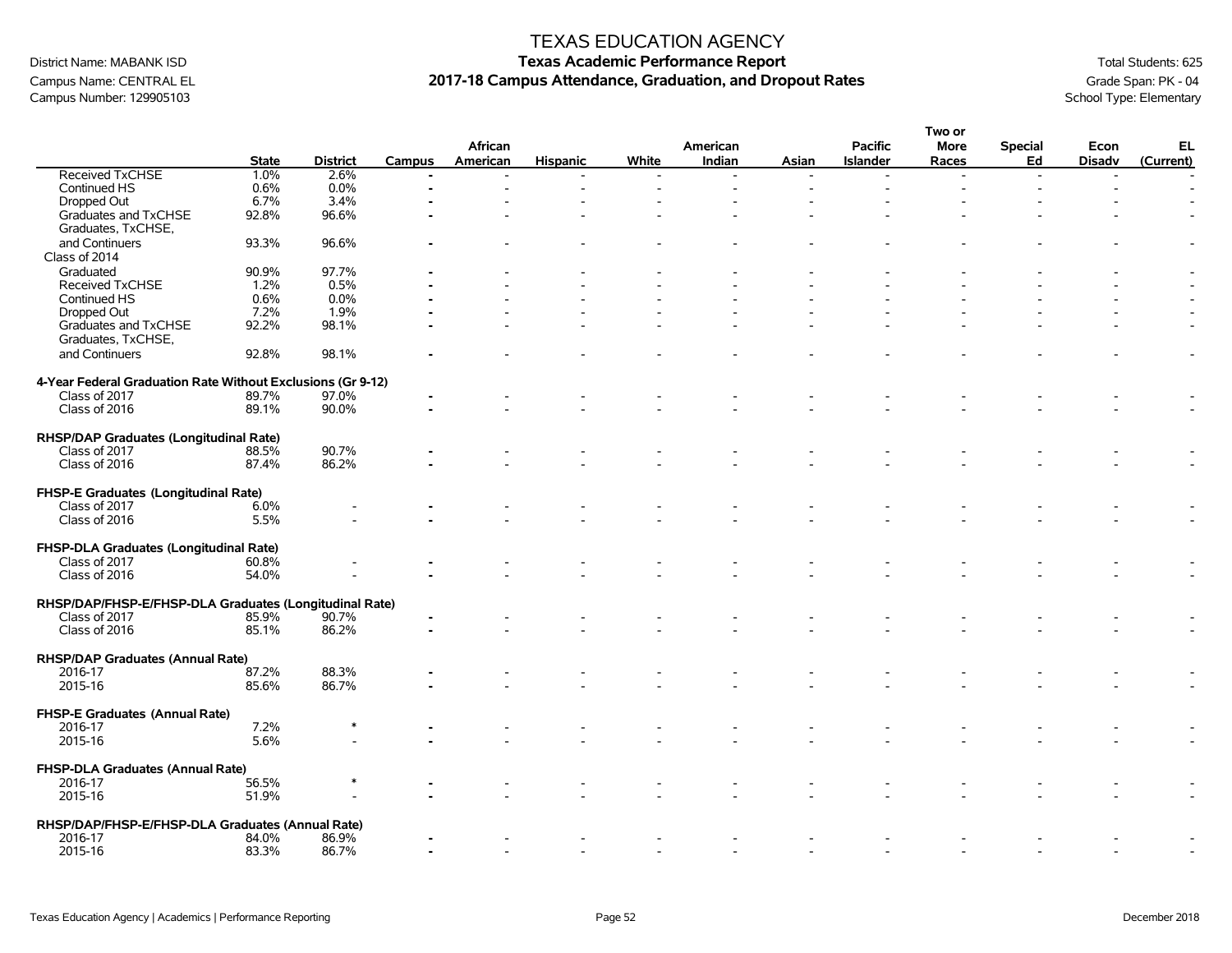## Campus Name: CENTRAL EL **2017-18 Campus Graduation Profile** Graduation Profile Graduation Profile Graduation Profile<br>Campus Number: 129905103 School Type: Elementary Campus Number: 129905103

## TEXAS EDUCATION AGENCY District Name: MABANK ISD **Texas Academic Performance Report Texas Academic Performance Report** Total Students: 625

|                                                            | Campus<br>Count | Campus<br>Percent | <b>District</b><br>Count | <b>State</b><br>Count |
|------------------------------------------------------------|-----------------|-------------------|--------------------------|-----------------------|
| Graduates (2016-17 Annual Graduates)                       |                 |                   |                          |                       |
| <b>Total Graduates</b>                                     |                 |                   | 244                      | 334,424               |
| By Ethnicity:                                              |                 |                   |                          |                       |
| African American                                           |                 |                   | 4                        | 42,132                |
| Hispanic                                                   |                 |                   | 36                       | 164,446               |
| White                                                      |                 |                   | 194                      | 105,748               |
| American Indian                                            |                 |                   | 0                        | 1,254                 |
| Asian                                                      |                 |                   | 0                        | 14,036                |
| Pacific Islander                                           |                 |                   |                          | 525                   |
| Two or More Races                                          |                 |                   | 9                        | 6,283                 |
| By Graduation Type:                                        |                 |                   |                          |                       |
| Minimum H.S. Program                                       |                 |                   | 28                       | 37,072                |
| Recommended H.S. Program/Distinguished Achievement Program |                 |                   | 212                      | 252,091               |
| Foundation H.S. Program (No Endorsement)                   |                 |                   | 4                        | 16,650                |
| Foundation H.S. Program (Endorsement)                      |                 |                   | 0                        | 3,212                 |
| Foundation H.S. Program (DLA)                              |                 |                   | 0                        | 25,399                |
| <b>Special Education Graduates</b>                         |                 |                   | 25                       | 25,105                |
| Economically Disadvantaged Graduates                       |                 |                   | 126                      | 159,476               |
| <b>LEP Graduates</b>                                       |                 |                   | 0                        | 17,579                |
| <b>At-Risk Graduates</b>                                   |                 |                   | 112                      | 132,112               |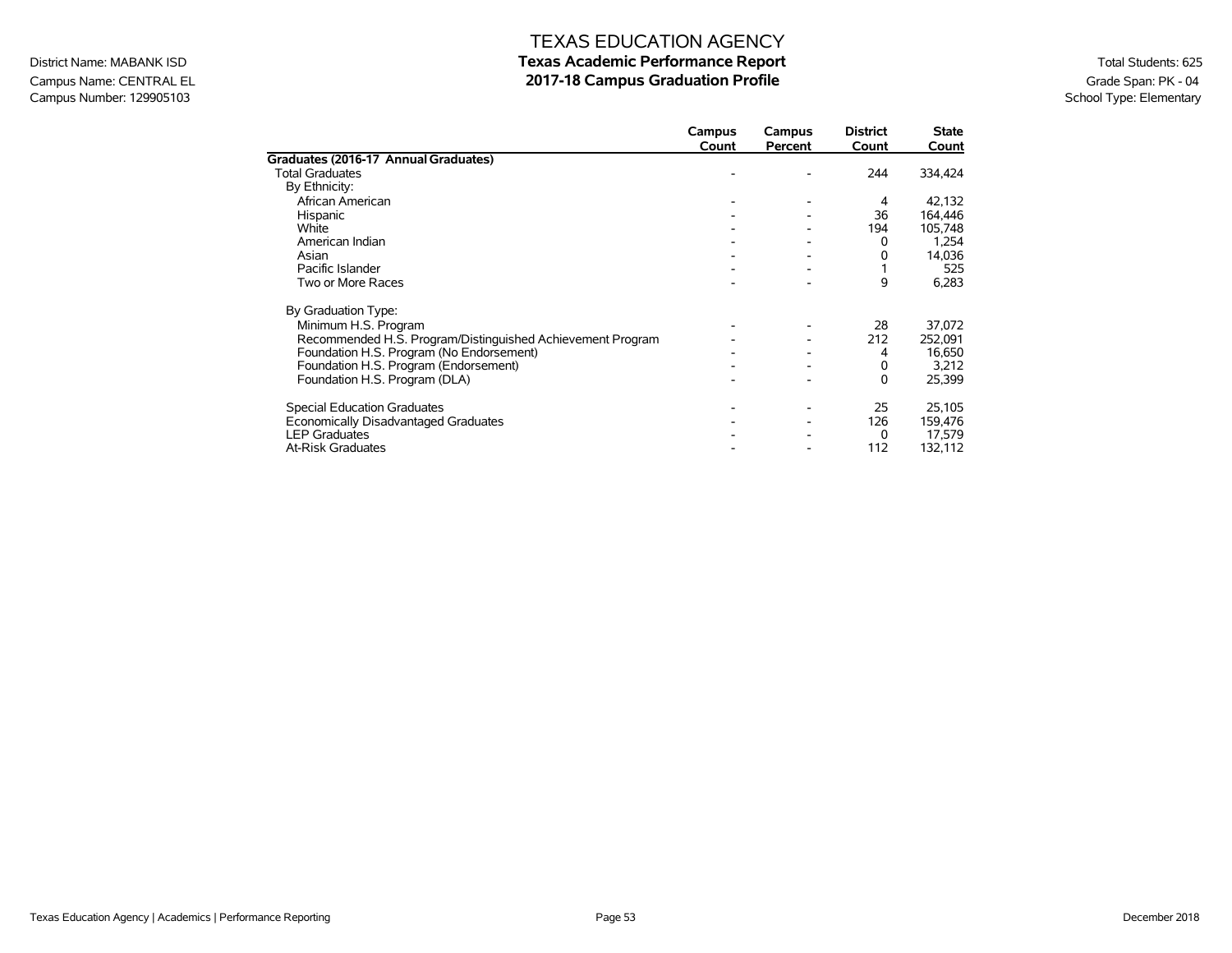## TEXAS EDUCATION AGENCY

# District Name: MABANK ISD **Texas Academic Performance Report Texas Academic Performance Report** Total Students: 625 Campus Name: CENTRAL EL **2017-18 Campus College, Career, and Military Readiness (CCMR)** Grade Span: PK - 04<br>Campus Number: 129905103<br>School Type: Elementary

|                                                                                                                                               | <b>State</b> | <b>District</b> | <b>Campus</b> | African<br>American | <b>Hispanic</b> | White | American<br>Indian |       | <b>Pacific</b><br><b>Islander</b> | Two or<br><b>More</b> | <b>Special</b><br>Ed | Econ<br><b>Disadv</b> | EL<br>(Current) |
|-----------------------------------------------------------------------------------------------------------------------------------------------|--------------|-----------------|---------------|---------------------|-----------------|-------|--------------------|-------|-----------------------------------|-----------------------|----------------------|-----------------------|-----------------|
| College, Career, and Military Ready Graduates (Student Achievement)                                                                           |              |                 |               |                     |                 |       |                    | Asian |                                   | Races                 |                      |                       |                 |
| College, Career, and Military Ready (Annual Graduates)<br>2016-17                                                                             | 54.2%        | 53.7%           |               |                     |                 |       |                    |       |                                   |                       |                      |                       |                 |
| <b>College Ready Graduates</b><br>College Ready (Annual Graduates)<br>2016-17                                                                 | 47.0%        | 43.0%           |               |                     |                 |       |                    |       |                                   |                       |                      |                       |                 |
| TSI Criteria Graduates (Annual Graduates)<br>English Language Arts                                                                            |              |                 |               |                     |                 |       |                    |       |                                   |                       |                      |                       |                 |
| 2016-17<br>Mathematics                                                                                                                        | 53.2%        | 53.7%           |               |                     |                 |       |                    |       |                                   |                       |                      |                       |                 |
| 2016-17<br><b>Both Subjects</b>                                                                                                               | 42.0%        | 40.2%           |               |                     |                 |       |                    |       |                                   |                       |                      |                       |                 |
| 2016-17                                                                                                                                       | 37.8%        | 38.1%           |               |                     |                 |       |                    |       |                                   |                       |                      |                       |                 |
| Completion of Either Nine or More Hours of Dual Credit in Any Subject or Three or More Hours of ELA or Math (Annual Graduates)<br>Any Subject |              |                 |               |                     |                 |       |                    |       |                                   |                       |                      |                       |                 |
| 2016-17                                                                                                                                       | 19.9%        | 20.9%           |               |                     |                 |       |                    |       |                                   |                       |                      |                       |                 |
| AP/IB Met Criteria in Any Subject (Annual Graduates)<br>Any Subject                                                                           |              |                 |               |                     |                 |       |                    |       |                                   |                       |                      |                       |                 |
| 2016-17                                                                                                                                       | 20.1%        | 12.3%           |               |                     |                 |       |                    |       |                                   |                       |                      |                       |                 |
| Associate's Degree<br>Associate's Degree (Annual Graduates)<br>2016-17                                                                        | 0.8%         | 0.0%            |               |                     |                 |       |                    |       |                                   |                       |                      |                       |                 |
| <b>Career/Military Ready Graduates</b><br>Career or Military Ready (Annual Graduates)                                                         |              |                 |               |                     |                 |       |                    |       |                                   |                       |                      |                       |                 |
| 2016-17                                                                                                                                       | 13.2%        | 18.4%           |               |                     |                 |       |                    |       |                                   |                       |                      |                       |                 |
| Approved Industry-based Certification (Annual Graduates)<br>2016-17                                                                           | 2.7%         | 3.7%            |               |                     |                 |       |                    |       |                                   |                       |                      |                       |                 |
| Graduate with Completed IEP and Workforce Readiness (Annual Graduates)<br>2016-17                                                             | 1.0%         | 0.0%            |               |                     |                 |       |                    |       |                                   |                       |                      |                       |                 |
| CTE Coherent Sequence Coursework Aligned with Industry-Based Certifications (Annual Graduates)<br>2016-17                                     | 17.3%        | 28.3%           |               |                     |                 |       |                    |       |                                   |                       |                      |                       |                 |
| U.S. Armed Forces Enlistment (Annual Graduates)<br>2016-17                                                                                    | 2.2%         | 2.9%            |               |                     |                 |       |                    |       |                                   |                       |                      |                       |                 |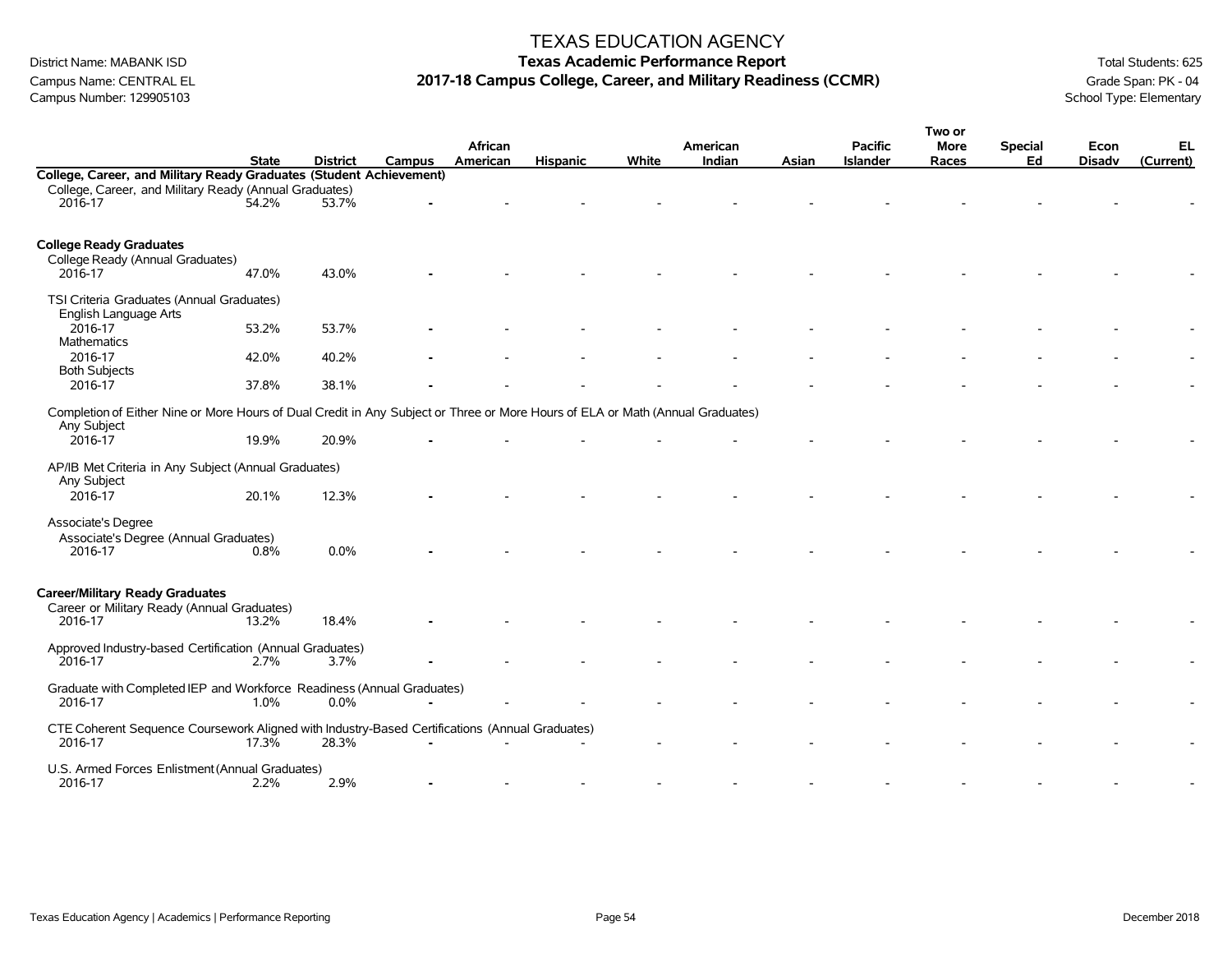# Campus Name: CENTRAL EL **2017-18 Campus CCMR-related Indicators** Grade Span: PK - 04<br>Campus Number: 129905103<br>School Type: Elementary Campus Number: 129905103

## TEXAS EDUCATION AGENCY

# District Name: MABANK ISD **Texas Academic Performance Report Texas Academic Performance Report** Total Students: 625

|                                                                           |              |                 |        |          |                          |       |          |       |                 | Two or                   |                |                          |           |
|---------------------------------------------------------------------------|--------------|-----------------|--------|----------|--------------------------|-------|----------|-------|-----------------|--------------------------|----------------|--------------------------|-----------|
|                                                                           |              |                 |        | African  |                          |       | American |       | <b>Pacific</b>  | <b>More</b>              | <b>Special</b> | Econ                     | EL        |
|                                                                           | <b>State</b> | <b>District</b> | Campus | American | <b>Hispanic</b>          | White | Indian   | Asian | <b>Islander</b> | Races                    | Ed             | <b>Disadv</b>            | (Current) |
| TSIA Results (Examinees >= Criterion) (Annual Graduates)                  |              |                 |        |          |                          |       |          |       |                 |                          |                |                          |           |
| Reading                                                                   |              |                 |        |          |                          |       |          |       |                 |                          |                |                          |           |
| 2016-17                                                                   | 23.4%        | 46.3%           |        |          |                          |       |          |       |                 |                          |                |                          |           |
| 2015-16                                                                   | 22.6%        | 28.8%           |        |          |                          |       |          |       |                 |                          |                |                          |           |
| <b>Mathematics</b>                                                        |              |                 |        |          |                          |       |          |       |                 |                          |                |                          |           |
| 2016-17                                                                   | 19.8%        | 34.0%           |        |          |                          |       |          |       |                 |                          |                |                          |           |
| 2015-16                                                                   | 18.1%        | 27.9%           |        |          |                          |       |          |       |                 |                          |                |                          |           |
| <b>Both Subjects</b>                                                      |              |                 |        |          |                          |       |          |       |                 |                          |                |                          |           |
| 2016-17                                                                   | 12.9%        | 29.9%           |        |          |                          |       |          |       |                 |                          |                |                          |           |
|                                                                           |              |                 |        |          |                          |       |          |       |                 |                          |                |                          |           |
| <b>CTE Coherent Sequence (Annual Graduates)</b>                           |              |                 |        |          |                          |       |          |       |                 |                          |                |                          |           |
| 2016-17                                                                   | 50.5%        | 77.0%           |        |          |                          |       |          |       |                 |                          |                |                          |           |
| 2015-16                                                                   | 47.8%        | 72.1%           |        |          |                          |       |          |       |                 |                          |                |                          |           |
|                                                                           |              |                 |        |          |                          |       |          |       |                 |                          |                |                          |           |
| Completed and Received Credit for College Prep Courses (Annual Graduates) |              |                 |        |          |                          |       |          |       |                 |                          |                |                          |           |
| English Language Arts                                                     |              |                 |        |          |                          |       |          |       |                 |                          |                |                          |           |
|                                                                           |              |                 |        |          |                          |       |          |       |                 |                          |                |                          |           |
| 2016-17                                                                   | 0.8%         | 0.0%            |        |          |                          |       |          |       |                 |                          |                |                          |           |
| Mathematics                                                               |              |                 |        |          |                          |       |          |       |                 |                          |                |                          |           |
| 2016-17                                                                   | 1.4%         | 0.0%            |        |          |                          |       |          |       |                 |                          |                |                          |           |
| <b>Both Subjects</b>                                                      |              |                 |        |          |                          |       |          |       |                 |                          |                |                          |           |
| 2016-17                                                                   | 0.2%         | 0.0%            |        |          |                          |       |          |       |                 |                          |                |                          |           |
|                                                                           |              |                 |        |          |                          |       |          |       |                 |                          |                |                          |           |
| AP/IB Results (Participation) (Grades 11-12)                              |              |                 |        |          |                          |       |          |       |                 |                          |                |                          |           |
| All Subjects                                                              |              |                 |        |          |                          |       |          |       |                 |                          |                |                          |           |
| 2017                                                                      | 26.2%        | 22.4%           |        |          |                          |       |          |       |                 |                          | n/a            |                          | n/a       |
| 2016                                                                      | 25.5%        | 16.6%           |        |          |                          |       |          |       |                 |                          | n/a            |                          | n/a       |
| English Language Arts                                                     |              |                 |        |          |                          |       |          |       |                 |                          |                |                          |           |
| 2017                                                                      | 15.9%        | 15.1%           |        |          |                          |       |          |       |                 |                          | n/a            |                          | n/a       |
| 2016                                                                      | 15.5%        | 11.9%           |        |          |                          |       |          |       |                 |                          | n/a            | $\overline{\phantom{a}}$ | n/a       |
| <b>Mathematics</b>                                                        |              |                 |        |          |                          |       |          |       |                 |                          |                |                          |           |
| 2017                                                                      | 7.2%         | 4.6%            |        |          |                          |       |          |       |                 |                          | n/a            | $\overline{\phantom{a}}$ | n/a       |
| 2016                                                                      | 6.8%         | 3.6%            |        |          |                          |       |          |       |                 |                          | n/a            | $\blacksquare$           | n/a       |
| Science                                                                   |              |                 |        |          |                          |       |          |       |                 |                          |                |                          |           |
| 2017                                                                      | 10.9%        | 6.8%            |        |          |                          |       |          |       |                 |                          | n/a            |                          | n/a       |
| 2016                                                                      | 10.4%        | 4.5%            |        |          |                          |       |          |       |                 |                          |                | $\overline{\phantom{a}}$ | n/a       |
| Social Studies                                                            |              |                 |        |          |                          |       |          |       |                 |                          | n/a            |                          |           |
|                                                                           |              |                 |        |          |                          |       |          |       |                 |                          |                |                          |           |
| 2017                                                                      | 15.0%        | 11.2%           |        |          |                          |       |          |       |                 |                          | n/a            |                          | n/a       |
| 2016                                                                      | 14.8%        | 8.3%            |        |          |                          |       |          |       |                 |                          | n/a            |                          | n/a       |
| AP/IB Results (Examinees >= Criterion) (Grades 11-12)                     |              |                 |        |          |                          |       |          |       |                 |                          |                |                          |           |
|                                                                           |              |                 |        |          |                          |       |          |       |                 |                          |                |                          |           |
| All Subjects                                                              |              |                 |        |          |                          |       |          |       |                 |                          |                |                          |           |
| 2017                                                                      | 49.1%        | 47.2%           |        |          |                          |       |          |       |                 |                          | n/a            |                          | n/a       |
| 2016                                                                      | 49.5%        | 48.7%           |        |          |                          |       |          |       |                 |                          | n/a            |                          | n/a       |
| English Language Arts                                                     |              |                 |        |          |                          |       |          |       |                 |                          |                |                          |           |
| 2017                                                                      | 41.3%        | 41.1%           |        |          |                          |       |          |       |                 |                          | n/a            |                          | n/a       |
| 2016                                                                      | 43.3%        | 53.6%           |        |          |                          |       |          |       |                 |                          | n/a            | $\overline{\phantom{a}}$ | n/a       |
| <b>Mathematics</b>                                                        |              |                 |        |          |                          |       |          |       |                 |                          |                |                          |           |
| 2017                                                                      | 51.3%        | 45.5%           |        |          |                          |       |          |       |                 |                          | n/a            |                          | n/a       |
| 2016                                                                      | 54.0%        | 29.4%           |        |          |                          |       |          |       |                 |                          | n/a            |                          | n/a       |
| Science                                                                   |              |                 |        |          |                          |       |          |       |                 |                          |                |                          |           |
| 2017                                                                      | 38.3%        | 9.1%            |        |          |                          |       |          |       |                 |                          | n/a            |                          | n/a       |
| 2016                                                                      | 35.1%        | 28.6%           |        |          | $\overline{\phantom{a}}$ |       | $\sim$   |       | $\blacksquare$  | $\overline{\phantom{a}}$ | n/a            | $\overline{\phantom{a}}$ | n/a       |
|                                                                           |              |                 |        |          |                          |       |          |       |                 |                          |                |                          |           |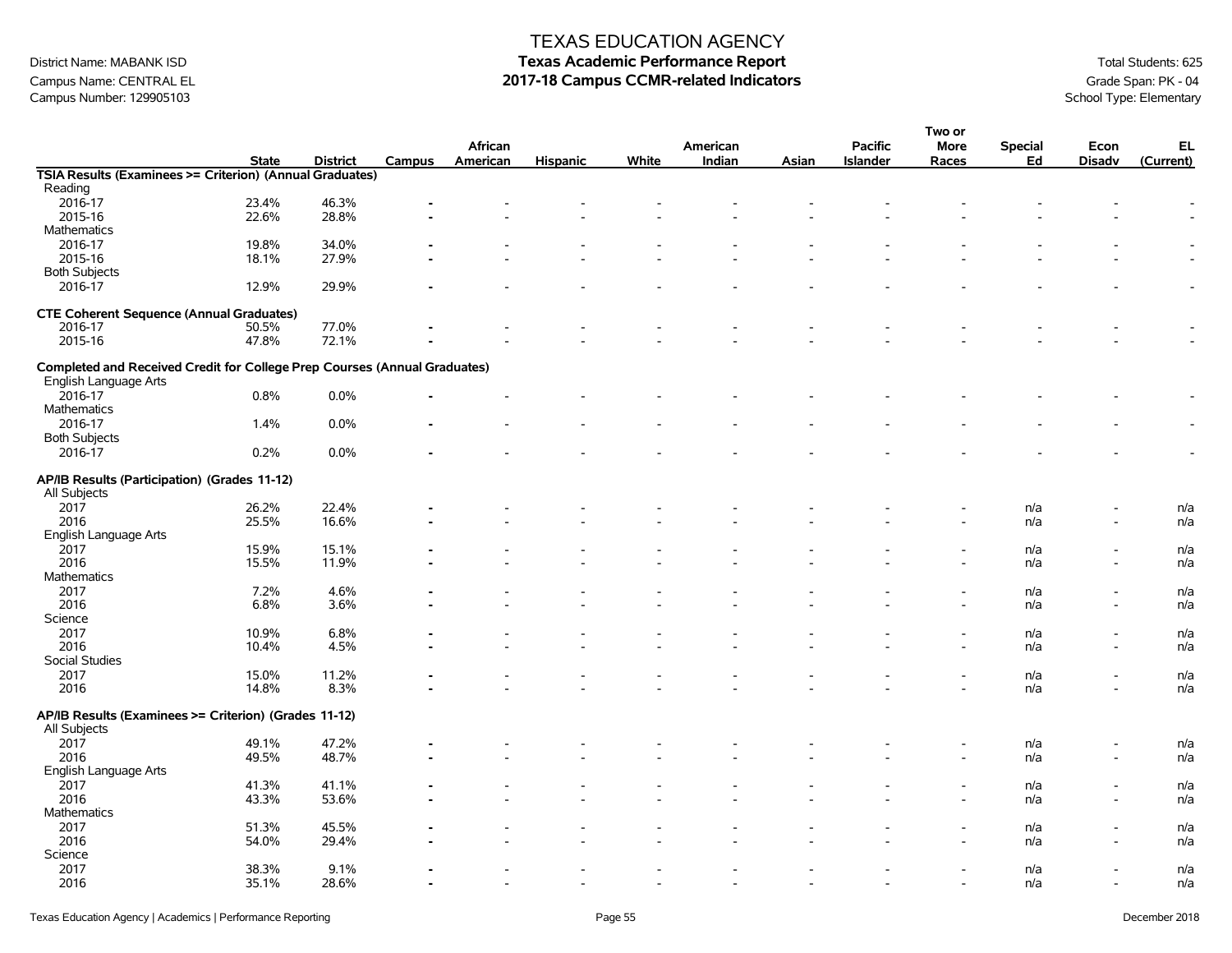## District Name: MABANK ISD **Texas Academic Performance Report** Total Students: 625 Campus Name: CENTRAL EL **2017-18 Campus CCMR-related Indicators** Grade Span: PK - 04<br>Campus Number: 129905103

Class of 2017 512 544 **-** - - - - - - - n/a - n/a Class of 2016 903 941 **-** - - - - - - - n/a - n/a

Class of 2017 507 519 **-** - - - - - - - n/a - n/a Class of 2016 472 480 **-** - - - - - - - n/a - n/a

Class of 2017 20.3 21.8 **-** - - - - - - - n/a - n/a Class of 2016 20.3 21.7 **-** - - - - - - - n/a - n/a

Class of 2017 19.9 22.1 **-** - - - - - - - n/a - n/a Class of 2016 19.8 21.8 **-** - - - - - - - n/a - n/a

Class of 2017 20.4 20.6 **-** - - - - - - - n/a - n/a Class of 2016 20.5 20.6 **-** - - - - - - - n/a - n/a

Class of 2017 20.6 21.7 **-** - - - - - - - n/a - n/a Class of 2016 20.5 21.8 **-** - - - - - - - n/a - n/a

School Type: Elementary

| Campas I vaniber. 123303103                                 |              |                 |                |                          |                          |                          |                          |                          |                                   |                          |                      | $56000 + 7966$           |                 |
|-------------------------------------------------------------|--------------|-----------------|----------------|--------------------------|--------------------------|--------------------------|--------------------------|--------------------------|-----------------------------------|--------------------------|----------------------|--------------------------|-----------------|
|                                                             | <b>State</b> | <b>District</b> | Campus         | African<br>American      | <b>Hispanic</b>          | White                    | American<br>Indian       | Asian                    | <b>Pacific</b><br><b>Islander</b> | Two or<br>More<br>Races  | <b>Special</b><br>Ed | Econ<br><b>Disadv</b>    | EL<br>(Current) |
| <b>Social Studies</b>                                       |              |                 |                |                          |                          |                          |                          |                          |                                   |                          |                      |                          |                 |
| 2017                                                        | 41.4%        | 55.6%           | ж.             | $\overline{\phantom{a}}$ | $\overline{\phantom{a}}$ | $\overline{\phantom{a}}$ | $\overline{\phantom{a}}$ |                          |                                   | $\overline{\phantom{a}}$ | n/a                  | $\overline{\phantom{a}}$ | n/a             |
| 2016                                                        | 41.6%        | 53.8%           | $\blacksquare$ | $\overline{\phantom{0}}$ | $\overline{\phantom{0}}$ | $\overline{\phantom{0}}$ | $\overline{\phantom{0}}$ | $\overline{\phantom{0}}$ | $\overline{\phantom{a}}$          | $\overline{\phantom{0}}$ | n/a                  | $\overline{\phantom{a}}$ | n/a             |
| <b>SAT/ACT Results (Annual Graduates)</b><br>Tested         |              |                 |                |                          |                          |                          |                          |                          |                                   |                          |                      |                          |                 |
| Class of 2017                                               | 73.5%        | 42.6%           | $\sim$         | $\overline{\phantom{0}}$ | $\overline{\phantom{0}}$ | $\overline{\phantom{a}}$ | $\overline{\phantom{0}}$ |                          |                                   | $\overline{\phantom{a}}$ | n/a                  | $\overline{\phantom{a}}$ | n/a             |
| Class of 2016                                               | 71.6%        | 40.3%           | $\blacksquare$ | $\overline{\phantom{a}}$ | $\sim$                   | $\overline{\phantom{0}}$ | $\overline{\phantom{a}}$ | $\overline{\phantom{0}}$ | $\overline{\phantom{a}}$          | $\sim$                   | n/a                  | $\overline{\phantom{a}}$ | n/a             |
| At/Above Criterion                                          |              |                 |                |                          |                          |                          |                          |                          |                                   |                          |                      |                          |                 |
| Class of 2017                                               | 22.3%        | 26.0%           | $\blacksquare$ | $\overline{\phantom{0}}$ | $\overline{\phantom{0}}$ | $\overline{\phantom{a}}$ | $\overline{\phantom{a}}$ | $\overline{\phantom{0}}$ | $\overline{\phantom{a}}$          | $\overline{a}$           | n/a                  | -                        | n/a             |
| Class of 2016                                               | 22.5%        | 23.1%           | $\blacksquare$ | $\overline{\phantom{a}}$ | $\overline{\phantom{0}}$ | $\overline{\phantom{0}}$ | $\overline{a}$           | $\overline{\phantom{0}}$ | $\overline{\phantom{a}}$          | $\overline{\phantom{a}}$ | n/a                  | $\overline{\phantom{a}}$ | n/a             |
| <b>Average SAT Score (Annual Graduates)</b><br>All Subjects |              |                 |                |                          |                          |                          |                          |                          |                                   |                          |                      |                          |                 |
| Class of 2017                                               | 1019         | 1063            | $\blacksquare$ | $\overline{\phantom{a}}$ | $\overline{\phantom{0}}$ | $\overline{\phantom{a}}$ | $\overline{\phantom{a}}$ | $\overline{\phantom{0}}$ | $\overline{\phantom{a}}$          | $\sim$                   | n/a                  |                          | n/a             |
| Class of 2016                                               | 1375         | 1419            | $\blacksquare$ | $\overline{\phantom{0}}$ | $\overline{\phantom{0}}$ | $\overline{\phantom{a}}$ | $\overline{\phantom{0}}$ |                          |                                   | $\overline{\phantom{a}}$ | n/a                  | $\overline{\phantom{a}}$ | n/a             |

English Language Arts

English Language Arts

Mathematics<br>Class of 2017

Science<br>Class of 2017

**Average ACT Score (Annual Graduates)**

**Mathematics** 

All Subjects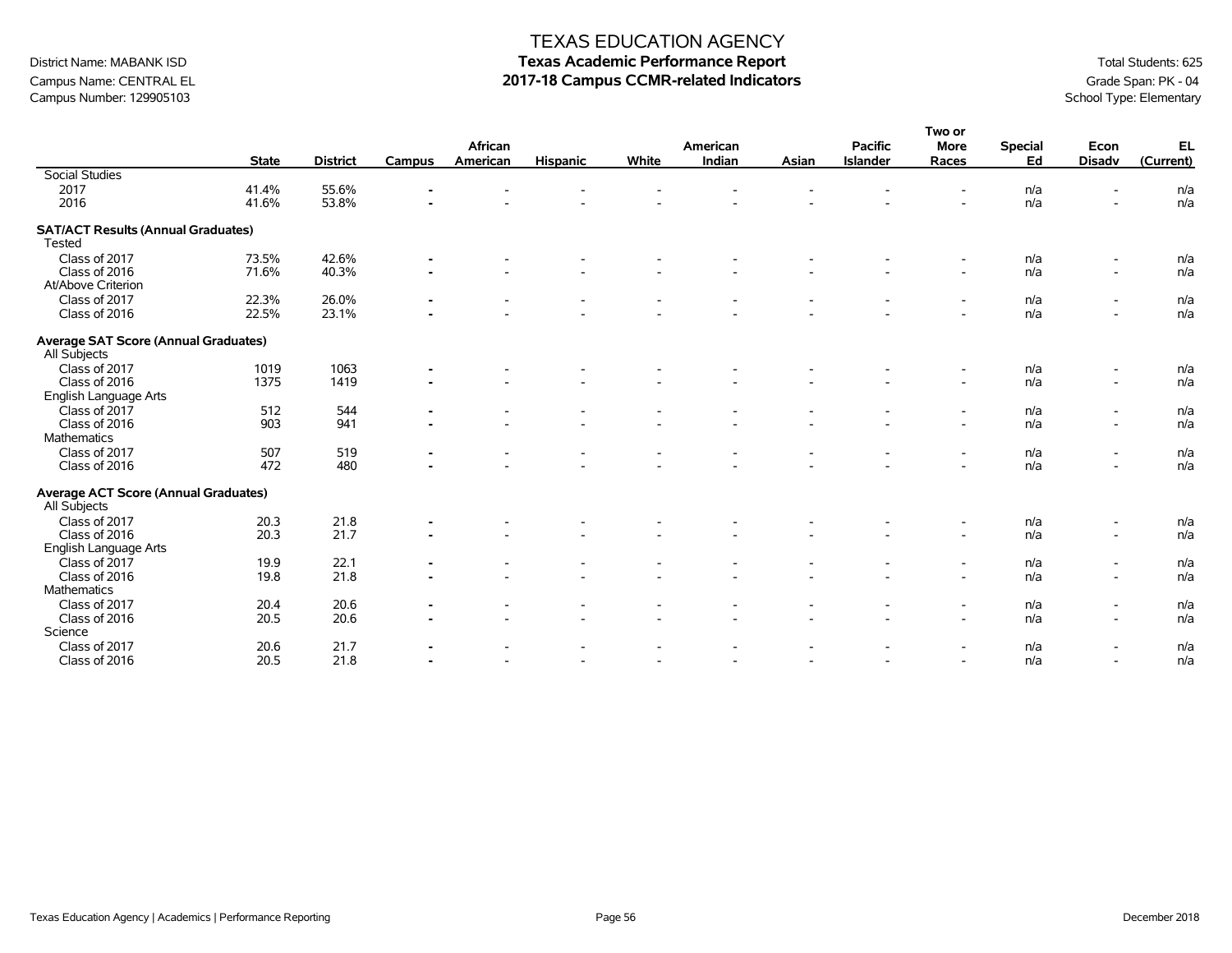## TEXAS EDUCATION AGENCY

# District Name: MABANK ISD **Texas Academic Performance Report Texas Academic Performance Report** Total Students: 625 Campus Name: CENTRAL EL **2017-18 Campus Other Postsecondary Indicators** Grade Span: PK - 04<br>Campus Number: 129905103<br>School Type: Elementary

|                                                                                                |              |                 |        | African  |                 |       | American |       | <b>Pacific</b>  | Two or<br>More | <b>Special</b> | Econ          | EL        |
|------------------------------------------------------------------------------------------------|--------------|-----------------|--------|----------|-----------------|-------|----------|-------|-----------------|----------------|----------------|---------------|-----------|
|                                                                                                | <b>State</b> | <b>District</b> | Campus | American | <b>Hispanic</b> | White | Indian   | Asian | <b>Islander</b> | Races          | Ed             | <b>Disadv</b> | (Current) |
| <b>Advanced Dual-Credit Course Completion (Grades 9-12)</b>                                    |              |                 |        |          |                 |       |          |       |                 |                |                |               |           |
| Any Subject                                                                                    |              |                 |        |          |                 |       |          |       |                 |                |                |               |           |
| 2016-17                                                                                        | 37.1%        | 31.5%           |        |          |                 |       |          |       |                 |                |                |               |           |
| 2015-16                                                                                        | 35.9%        | 28.3%           |        |          |                 |       |          |       |                 |                |                |               |           |
| English Language Arts                                                                          |              |                 |        |          |                 |       |          |       |                 |                |                |               |           |
| 2016-17                                                                                        | 16.8%        | 8.4%            |        |          |                 |       |          |       |                 |                |                |               |           |
| 2015-16                                                                                        | 16.2%        | 8.8%            |        |          |                 |       |          |       |                 |                |                |               |           |
| Mathematics                                                                                    |              |                 |        |          |                 |       |          |       |                 |                |                |               |           |
| 2016-17                                                                                        | 19.5%        | 19.9%           |        |          |                 |       |          |       |                 |                |                |               |           |
| 2015-16                                                                                        | 19.3%        | 16.8%           |        |          |                 |       |          |       |                 |                |                |               |           |
| Science                                                                                        |              |                 |        |          |                 |       |          |       |                 |                |                |               |           |
| 2016-17                                                                                        | 5.7%         | 5.0%            |        |          |                 |       |          |       |                 |                |                |               |           |
| 2015-16                                                                                        | 5.1%         | 2.6%            |        |          |                 |       |          |       |                 |                |                |               |           |
| Social Studies                                                                                 |              |                 |        |          |                 |       |          |       |                 |                |                |               |           |
| 2016-17                                                                                        | 21.8%        | 16.0%           |        |          |                 |       |          |       |                 |                |                |               |           |
| 2015-16                                                                                        | 20.8%        | 12.8%           |        |          |                 |       |          |       |                 |                |                |               |           |
| Graduates Enrolled in Texas Institution of Higher Education (TX IHE)                           |              |                 |        |          |                 |       |          |       |                 |                |                |               |           |
| 2015-16                                                                                        | 51.8%        | 48.2%           |        |          |                 |       |          |       |                 |                |                |               |           |
| 2014-15                                                                                        | 56.1%        | 47.3%           |        |          |                 |       |          |       |                 |                |                |               |           |
| Graduates in TX IHE Completing One Year Without Enrollment in a Developmental Education Course |              |                 |        |          |                 |       |          |       |                 |                |                |               |           |
| 2015-16                                                                                        | 55.7%        | 57.4%           |        |          |                 |       |          |       |                 |                |                |               |           |
| 2014-15                                                                                        | 55.6%        | 72.9%           |        |          |                 |       |          |       |                 |                |                |               |           |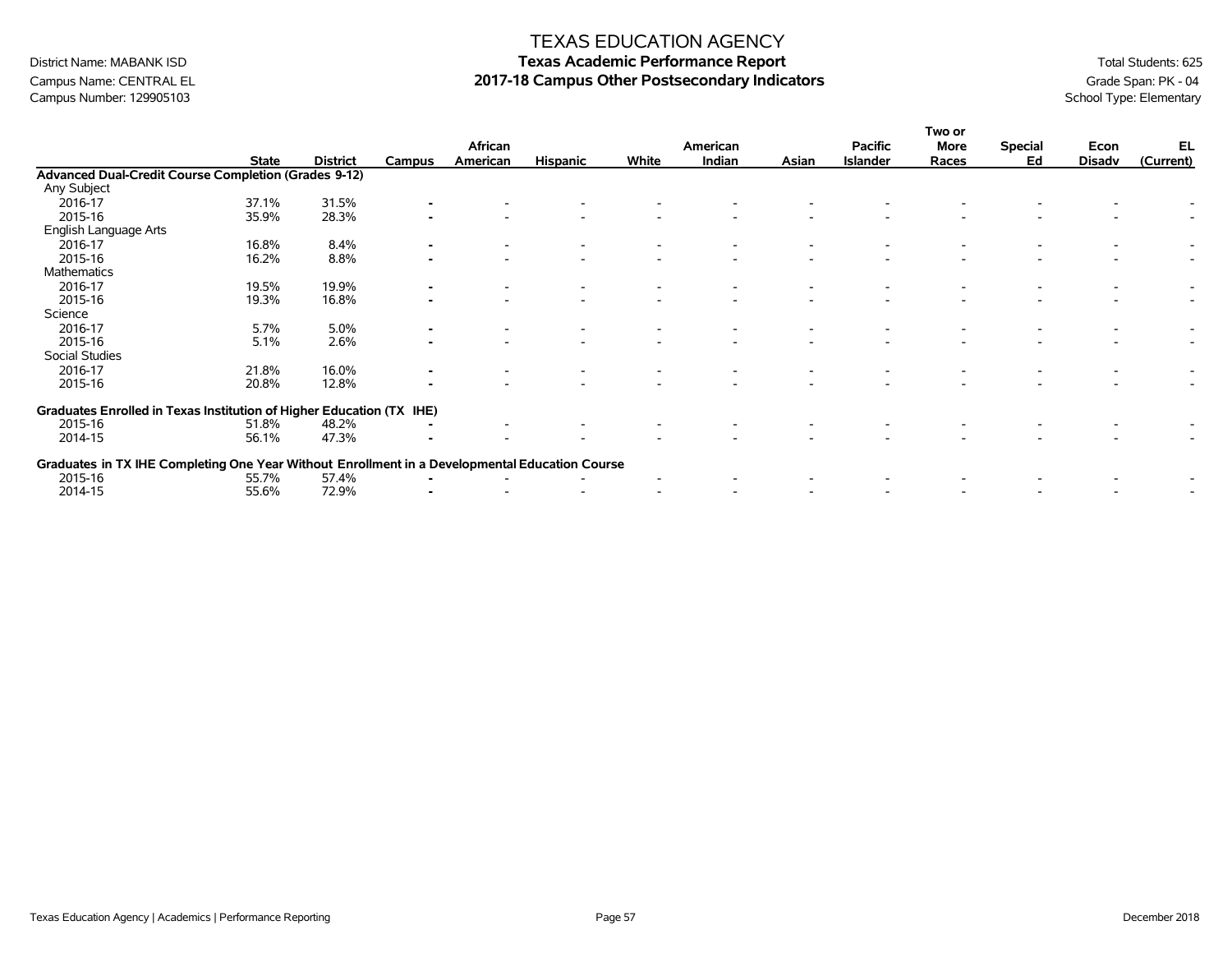# District Name: MABANK ISD **Texas Academic Performance Report Texas Academic Performance Report** Total Students: 625

Campus Name: CENTRAL EL **2017-18 Campus Student Information**<br>Campus Number: 129905103<br>School Type: Elementary Campus Number: 129905103

|                                                                |              | --------------- Campus --------------- |                 |              |
|----------------------------------------------------------------|--------------|----------------------------------------|-----------------|--------------|
| <b>Student Information</b>                                     | Count        | Percent                                | <b>District</b> | <b>State</b> |
| <b>Total Students</b>                                          | 625          | 100.0%                                 | 3,509           | 5,385,012    |
| Students by Grade:                                             |              |                                        |                 |              |
| Early Childhood Education                                      | $\mathbf 0$  | 0.0%                                   | 0.0%            | 0.3%         |
| Pre-Kindergarten                                               | 116          | 18.6%                                  | 4.7%            | 4.3%         |
| Kindergarten                                                   | 111          | 17.8%                                  | 7.4%            | 6.9%         |
| Grade 1                                                        | 87           | 13.9%                                  | 6.6%            | 7.2%         |
| Grade 2                                                        | 107          | 17.1%                                  | 7.0%            | 7.3%         |
| Grade 3                                                        | 88           | 14.1%                                  | 7.0%            | 7.6%         |
| Grade 4                                                        | 116          | 18.6%                                  | 8.2%            | 7.7%         |
| Grade 5                                                        | 0            | 0.0%                                   | 8.0%            | 7.7%         |
| Grade 6                                                        | 0            | 0.0%                                   | 8.0%            | 7.5%         |
| Grade 7                                                        | 0            | 0.0%                                   | 7.0%            | 7.5%         |
| Grade 8                                                        | 0            | 0.0%                                   | 6.7%            | 7.4%         |
| Grade 9                                                        | 0            | 0.0%                                   | 7.8%            | 8.0%         |
| Grade 10                                                       | 0            | 0.0%                                   | 7.4%            | 7.4%         |
| Grade 11                                                       | 0            | 0.0%                                   | 7.4%            | 6.9%         |
| Grade 12                                                       | 0            | 0.0%                                   | 6.9%            | 6.4%         |
| Ethnic Distribution:                                           |              |                                        |                 |              |
| African American                                               | 15           | 2.4%                                   | 1.8%            | 12.6%        |
| Hispanic                                                       | 124          | 19.8%                                  | 17.1%           | 52.4%        |
| White                                                          | 459          | 73.4%                                  | 75.9%           | 27.8%        |
| American Indian                                                | $\mathbf{1}$ | 0.2%                                   | 0.5%            | 0.4%         |
| Asian                                                          | 8            | 1.3%                                   | 1.2%            | 4.4%         |
| Pacific Islander                                               | 0            | 0.0%                                   | 0.1%            | 0.1%         |
| Two or More Races                                              | 18           | 2.9%                                   | 3.4%            | 2.3%         |
| Economically Disadvantaged                                     | 396          | 63.4%                                  | 60.7%           | 58.8%        |
| Non-Educationally Disadvantaged                                | 229          | 36.6%                                  | 39.3%           | 41.2%        |
| English Learners (EL)                                          | 49           | 7.8%                                   | 3.7%            | 18.8%        |
| Students w/ Disciplinary Placements (2016-17)                  | $\mathbf 0$  | 0.0%                                   | 2.2%            | 1.3%         |
| At-Risk                                                        | 266          | 42.6%                                  | 44.2%           | 50.8%        |
| Students with Disabilities by Type of Primary Disability:      |              |                                        |                 |              |
| Total Students with Disabilities By Type of Primary Disability | 68           |                                        |                 |              |
| Students with Intellectual Disabilities                        | 16           | 23.5%                                  | 46.3%           | 43.3%        |
| Students with Physical Disabilities                            | 25           | 36.8%                                  | 16.0%           | 21.9%        |
| Students with Autism                                           | 13           | 19.1%                                  | $\ast\ast$      | 13.2%        |
| Students with Behavioral Disabilities                          | $**$         | $**$                                   | 26.3%           | 20.3%        |
| Students with Non-Categorical Early Childhood                  | $\ast$       | $\ast$                                 |                 | 1.4%         |
| Mobility (2016-17):                                            |              |                                        |                 |              |
| <b>Total Mobile Students</b>                                   | 48           | 10.8%                                  | 15.2%           | 16.0%        |
| By Ethnicity:                                                  |              |                                        |                 |              |
| African American                                               | 4            | 0.9%                                   |                 |              |
| Hispanic                                                       | 8            | 1.8%                                   |                 |              |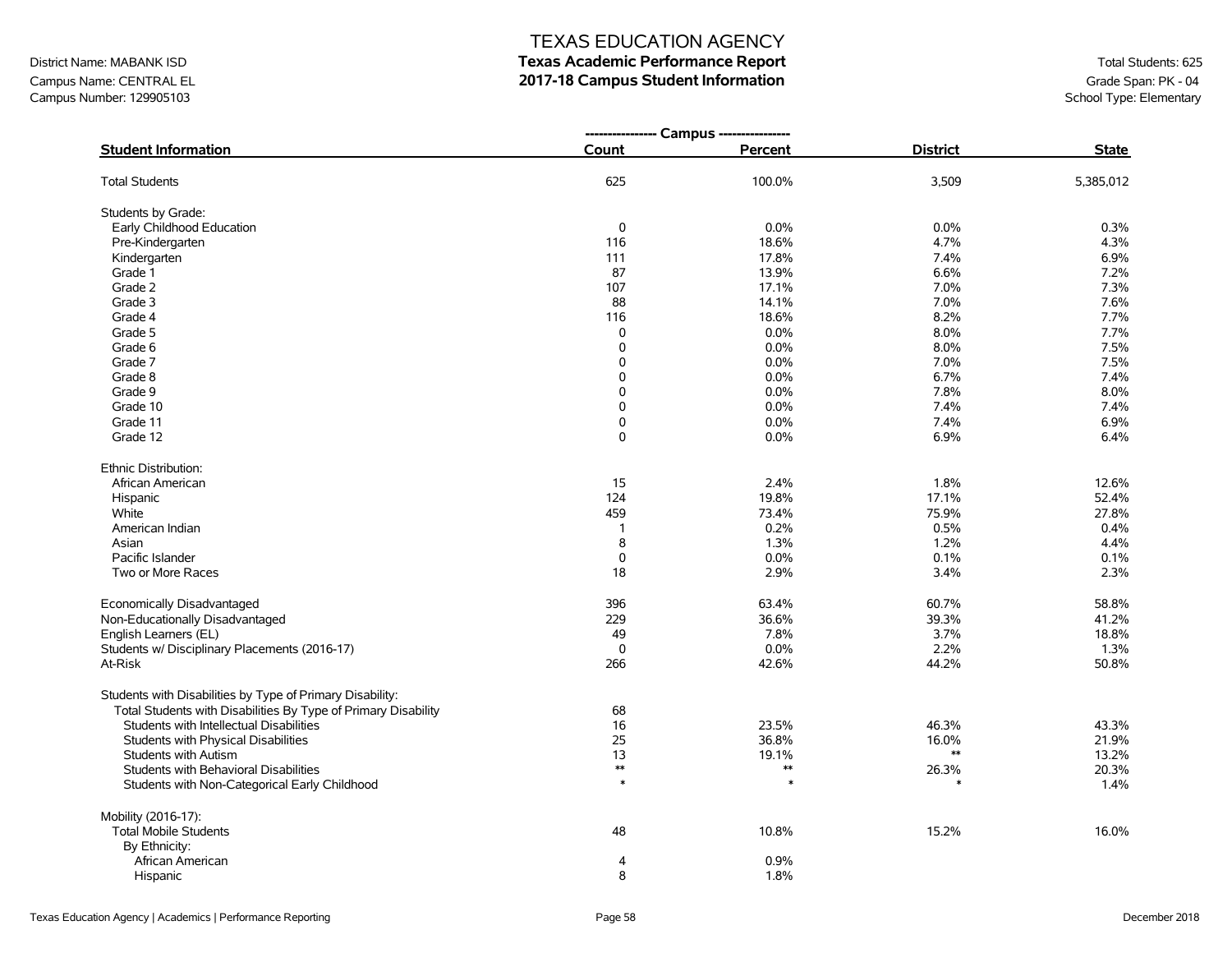# District Name: MABANK ISD **Texas Academic Performance Report Texas Academic Performance Report** Total Students: 625

Campus Name: CENTRAL EL **2017-18 Campus Student Information**<br>Campus Number: 129905103<br>School Type: Elementary Campus Number: 129905103

|                            | Campus ----------------<br>----------------- |         |                 |              |
|----------------------------|----------------------------------------------|---------|-----------------|--------------|
| <b>Student Information</b> | Count                                        | Percent | <b>District</b> | <b>State</b> |
| White                      | 35                                           | 7.9%    |                 |              |
| American Indian            |                                              | $0.0\%$ |                 |              |
| Asian                      |                                              | 0.0%    |                 |              |
| Pacific Islander           |                                              | 0.2%    |                 |              |
| Two or More Races          |                                              | 0.0%    |                 |              |

|                            | --------Non-Special Education Rates-------- |                 |              |                          | --------Special Education Rates-------- |              |  |
|----------------------------|---------------------------------------------|-----------------|--------------|--------------------------|-----------------------------------------|--------------|--|
| <b>Student Information</b> | <b>Campus</b>                               | <b>District</b> | <b>State</b> | Campus                   | <b>District</b>                         | <b>State</b> |  |
| Retention Rates by Grade:  |                                             |                 |              |                          |                                         |              |  |
| Kindergarten               | 2.5%                                        | 2.9%            | 1.8%         | 14.3%                    | 5.9%                                    | 6.9%         |  |
| Grade 1                    | 4.7%                                        | 3.8%            | 3.4%         | $0.0\%$                  | 4.5%                                    | 6.2%         |  |
| Grade 2                    | 2.6%                                        | 2.6%            | 2.1%         | $0.0\%$                  | 0.0%                                    | 2.6%         |  |
| Grade 3                    | 0.0%                                        | 0.8%            | 1.3%         | 8.3%                     | 3.3%                                    | 1.0%         |  |
| Grade 4                    | $0.0\%$                                     | 0.4%            | 0.6%         | $0.0\%$                  | 0.0%                                    | 0.5%         |  |
| Grade 5                    | $\overline{\phantom{0}}$                    | $0.0\%$         | 0.7%         | $\overline{\phantom{a}}$ | 0.0%                                    | 0.6%         |  |
| Grade 6                    | $\overline{\phantom{a}}$                    | 0.5%            | 0.5%         | $\overline{\phantom{a}}$ | 3.2%                                    | 0.6%         |  |
| Grade 7                    | $\overline{\phantom{0}}$                    | 0.9%            | 0.7%         | $\overline{\phantom{0}}$ | 0.0%                                    | 0.6%         |  |
| Grade 8                    | $\overline{\phantom{0}}$                    | 0.4%            | 0.6%         | $\overline{\phantom{a}}$ | 0.0%                                    | 0.8%         |  |
| Grade 9                    | $\overline{\phantom{0}}$                    | 3.5%            | 8.0%         | $\overline{\phantom{a}}$ | 8.3%                                    | 13.5%        |  |

| <b>Class Size Information</b>                  | Campus                   | <b>District</b> | <b>State</b> |
|------------------------------------------------|--------------------------|-----------------|--------------|
| Class Size Averages by Grade and Subject       |                          |                 |              |
| (Derived from teacher responsibility records): |                          |                 |              |
| Elementary:                                    |                          |                 |              |
| Kindergarten                                   | 21.4                     | 21.3            | 18.7         |
| Grade 1                                        | 21.6                     | 20.9            | 18.8         |
| Grade 2                                        | 21.0                     | 19.3            | 18.8         |
| Grade 3                                        | 20.8                     | 20.2            | 19.0         |
| Grade 4                                        | 18.7                     | 20.1            | 19.2         |
| Grade 5                                        | $\overline{\phantom{0}}$ | 22.9            | 21.2         |
| Grade 6                                        | $\overline{\phantom{a}}$ | 21.5            | 20.3         |
| Secondary:                                     |                          |                 |              |
| English/Language Arts                          | $\overline{\phantom{a}}$ | 15.3            | 16.7         |
| Foreign Languages                              | $\overline{\phantom{a}}$ | 18.5            | 18.6         |
| Mathematics                                    | $\overline{\phantom{a}}$ | 16.4            | 17.9         |
| Science                                        | $\overline{\phantom{0}}$ | 16.6            | 19.0         |
| <b>Social Studies</b>                          | $\overline{\phantom{a}}$ | 18.8            | 19.3         |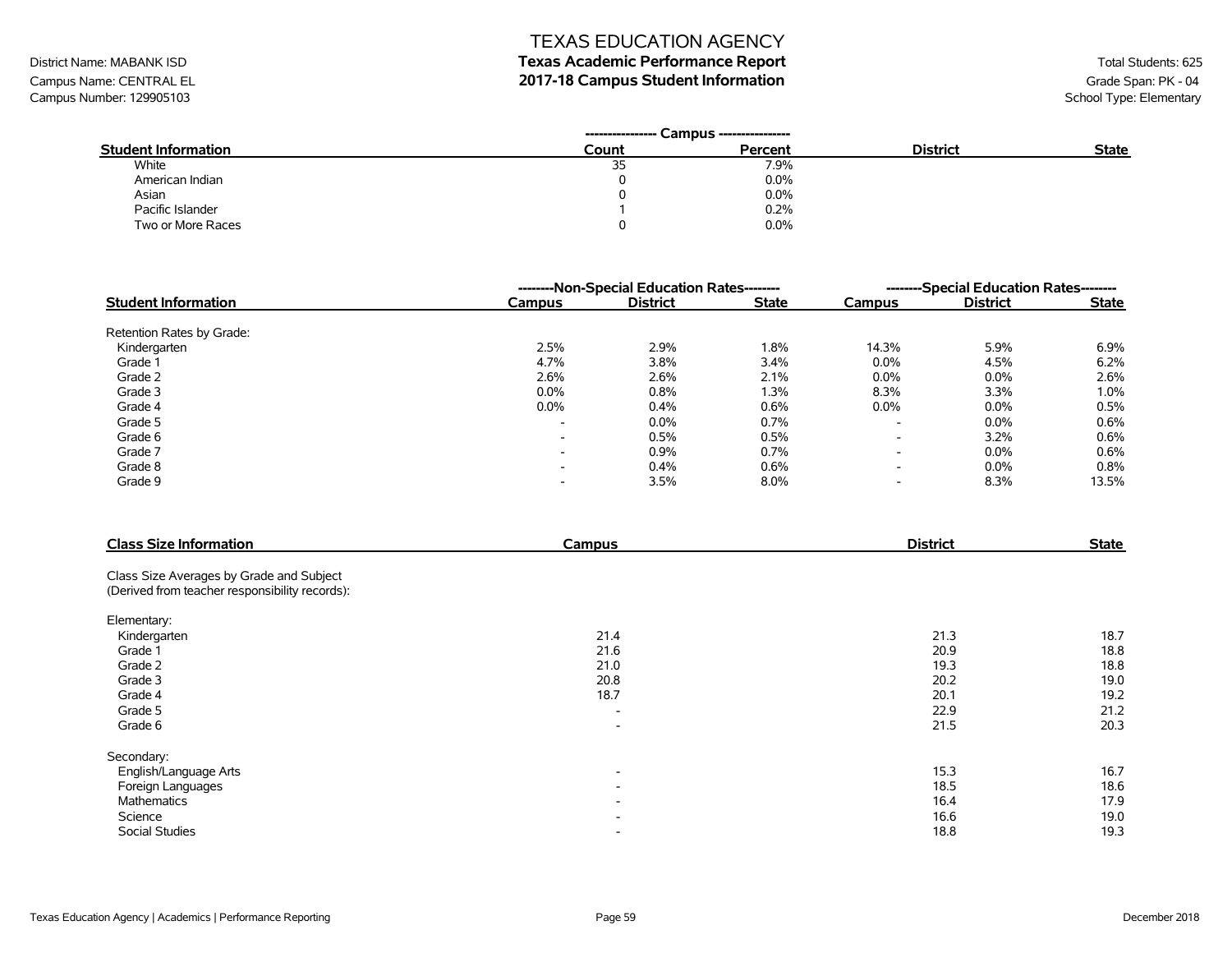# District Name: MABANK ISD **Texas Academic Performance Report Texas Academic Performance Report** Total Students: 625

Campus Name: CENTRAL EL **2017-18 Campus Staff Information**<br>Campus Number: 129905103<br>School Type: Elementary Campus Number: 129905103

|                                           | ---------------- Campus ---------------- |         |                 |              |
|-------------------------------------------|------------------------------------------|---------|-----------------|--------------|
| <b>Staff Information</b>                  | Count/Average                            | Percent | <b>District</b> | <b>State</b> |
| <b>Total Staff</b>                        | 74.9                                     | 100.0%  | 100.0%          | 100.0%       |
| Professional Staff:                       | 46.8                                     | 62.5%   | 61.3%           | 64.1%        |
| Teachers                                  | 40.8                                     | 54.4%   | 49.1%           | 50.1%        |
| Professional Support                      | 2.0                                      | 2.7%    | 7.3%            | 9.8%         |
| Campus Administration (School Leadership) | 4.0                                      | 5.3%    | 4.0%            | 3.0%         |
| Librarians                                |                                          |         |                 |              |
| Full-time                                 | 0.0                                      | n/a     | 2.0             | 4,429.0      |
| Part-time                                 | $0.0\,$                                  | n/a     | 1.0             | 578.0        |
| Counselors                                |                                          |         |                 |              |
| Full-time                                 | 1.0                                      | n/a     | 8.0             | 12,131.0     |
| Part-time                                 | 0.0                                      | n/a     | 1.0             | 1,148.0      |
| <b>Educational Aides:</b>                 | 28.1                                     | 37.5%   | 21.8%           | 10.1%        |
| Total Minority Staff:                     | 4.9                                      | 6.5%    | 7.5%            | 49.9%        |
| Teachers by Ethnicity and Sex:            |                                          |         |                 |              |
| African American                          | 0.0                                      | 0.0%    | 0.8%            | 10.4%        |
| Hispanic                                  | 1.0                                      | 2.5%    | 3.3%            | 27.2%        |
| White                                     | 39.8                                     | 97.5%   | 95.4%           | 58.9%        |
| American Indian                           | 0.0                                      | 0.0%    | 0.0%            | 0.3%         |
| Asian                                     | 0.0                                      | 0.0%    | 0.4%            | 1.6%         |
| Pacific Islander                          | 0.0                                      | 0.0%    | 0.0%            | 0.4%         |
| Two or More Races                         | 0.0                                      | 0.0%    | 0.0%            | 1.1%         |
| Males                                     | 0.0                                      | 0.0%    | 18.2%           | 23.7%        |
| Females                                   | 40.8                                     | 100.0%  | 81.8%           | 76.3%        |
| Teachers by Highest Degree Held:          |                                          |         |                 |              |
| No Degree                                 | 0.0                                      | 0.0%    | 2.5%            | 1.4%         |
| <b>Bachelors</b>                          | 29.8                                     | 73.0%   | 77.1%           | 74.1%        |
| <b>Masters</b>                            | 11.0                                     | 27.0%   | 20.4%           | 23.8%        |
| Doctorate                                 | 0.0                                      | $0.0\%$ | $0.0\%$         | 0.7%         |
| Teachers by Years of Experience:          |                                          |         |                 |              |
| <b>Beginning Teachers</b>                 | 3.0                                      | 7.4%    | 12.5%           | 8.2%         |
| 1-5 Years Experience                      | 13.0                                     | 31.9%   | 32.5%           | 29.1%        |
| 6-10 Years Experience                     | 8.4                                      | 20.5%   | 18.3%           | 19.1%        |
| 11-20 Years Experience                    | 12.4                                     | 30.4%   | 23.9%           | 28.2%        |
| Over 20 Years Experience                  | 4.0                                      | 9.8%    | 12.8%           | 15.3%        |
| Number of Students per Teacher            | 15.3                                     | n/a     | 14.6            | 15.1         |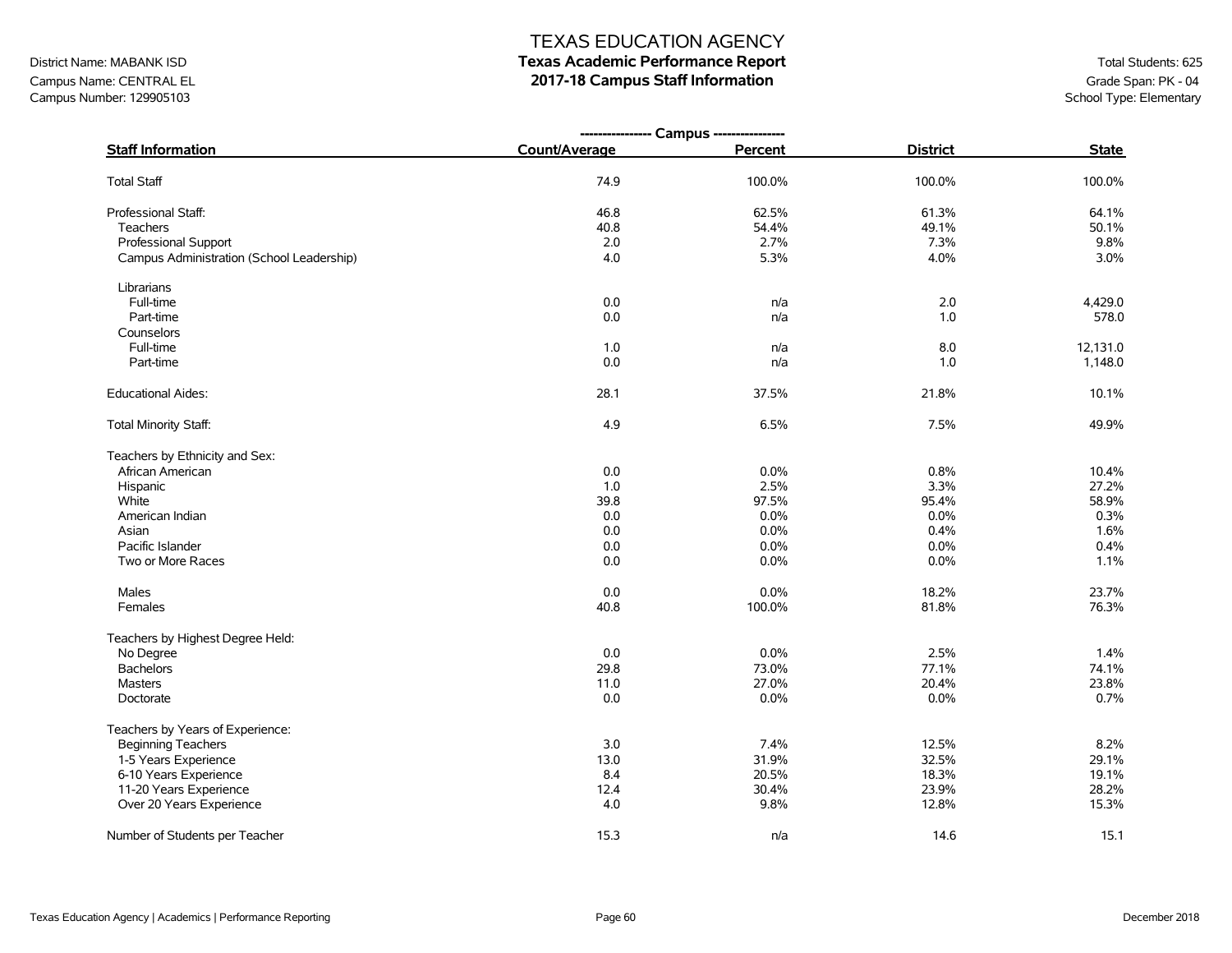# District Name: MABANK ISD **Texas Academic Performance Report Texas Academic Performance Report** Total Students: 625

Campus Name: CENTRAL EL **2017-18 Campus Staff Information**<br>Campus Number: 129905103<br>School Type: Elementary Campus Number: 129905103

| <b>Staff Information</b>                                             | <b>Campus</b> | <b>District</b> | <b>State</b> |
|----------------------------------------------------------------------|---------------|-----------------|--------------|
| Experience of Campus Leadership:                                     |               |                 |              |
| Average Years Experience of Principals                               | 5.0           | 7.2             | 6.3          |
| Average Years Experience of Principals with District                 | 5.0           | 5.8             | 5.4          |
| Average Years Experience of Assistant Principals                     | 3.0           | 3.7             | 5.2          |
| Average Years Experience of Assistant Principals with District       | 3.0           | 3.6             | 4.6          |
| Average Years Experience of Teachers:                                | 9.6           | 9.9             | 10.9         |
| Average Years Experience of Teachers with District:                  | 5.8           | 6.3             | 7.1          |
| Average Teacher Salary by Years of Experience (regular duties only): |               |                 |              |
| <b>Beginning Teachers</b>                                            | \$47,356      | \$44,943        | \$47,667     |
| 1-5 Years Experience                                                 | \$43,750      | \$44,161        | \$49,663     |
| 6-10 Years Experience                                                | \$46,140      | \$46,647        | \$52,056     |
| 11-20 Years Experience                                               | \$51,422      | \$50,509        | \$55,246     |
| Over 20 Years Experience                                             | \$55,125      | \$59,064        | \$61,428     |
| Average Actual Salaries (regular duties only):                       |               |                 |              |
| <b>Teachers</b>                                                      | \$47,956      | \$48,139        | \$53,334     |
| Professional Support                                                 | \$46,616      | \$54,134        | \$63,165     |
| Campus Administration (School Leadership)                            | \$64,580      | \$68,029        | \$77,712     |
| Instructional Staff Percent:                                         | n/a           | 72.6%           | 64.4%        |
| Contracted Instructional Staff (not incl. above):                    | 0.0           | 0.0             | 6,218.9      |